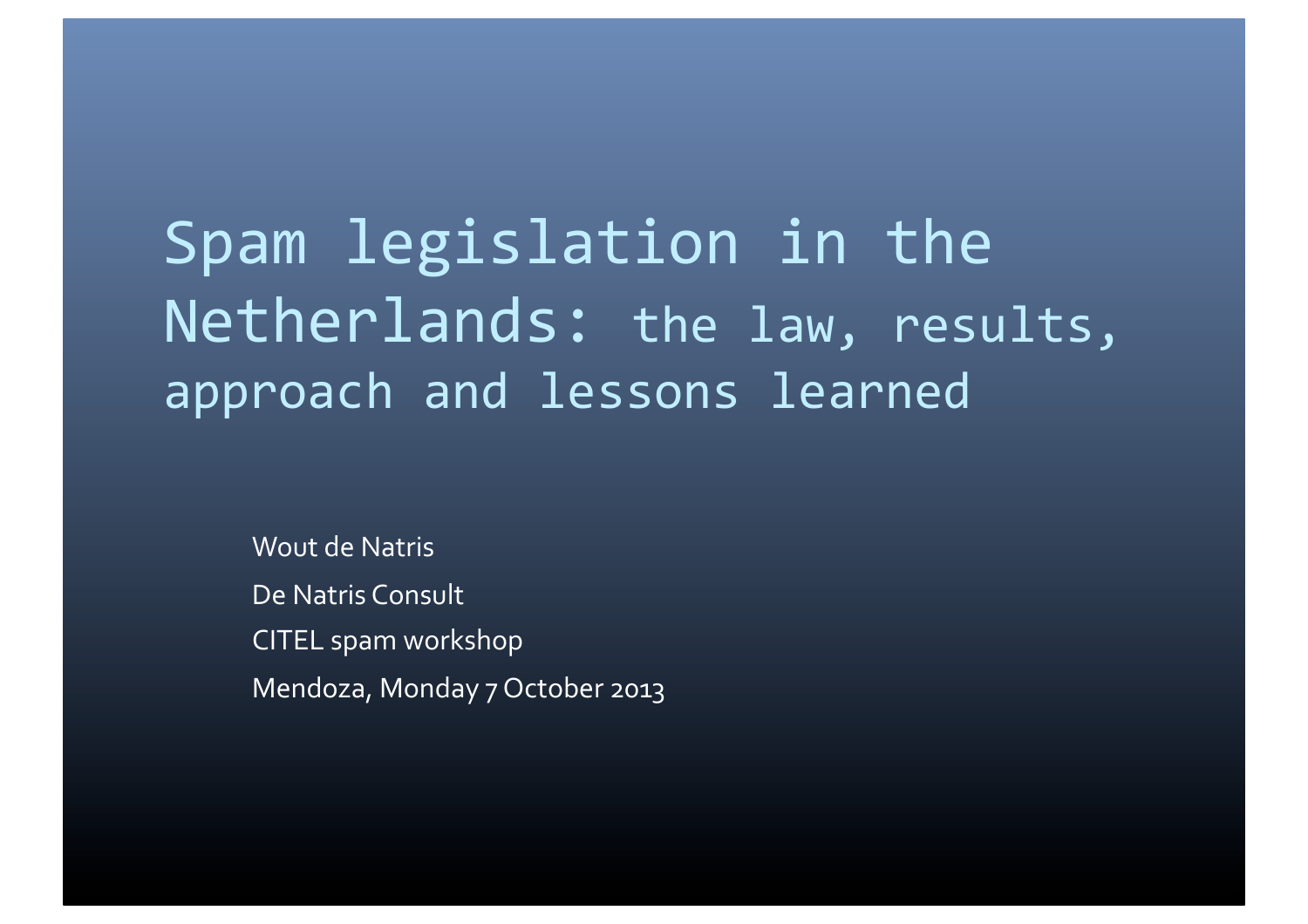### Introduction

- 1. Consultant at De Natris Consult
- 2. Member of London Action Plan
- 3. Asked to represent the Dutch Ministry of Economic Affairs (and LAP)
- 4. Background in spam enforcement, national and international cooperation spam and cyber crime at OPTA

**De Natris Consult** Fight exbercrime across the bo **Wout de Natris** 

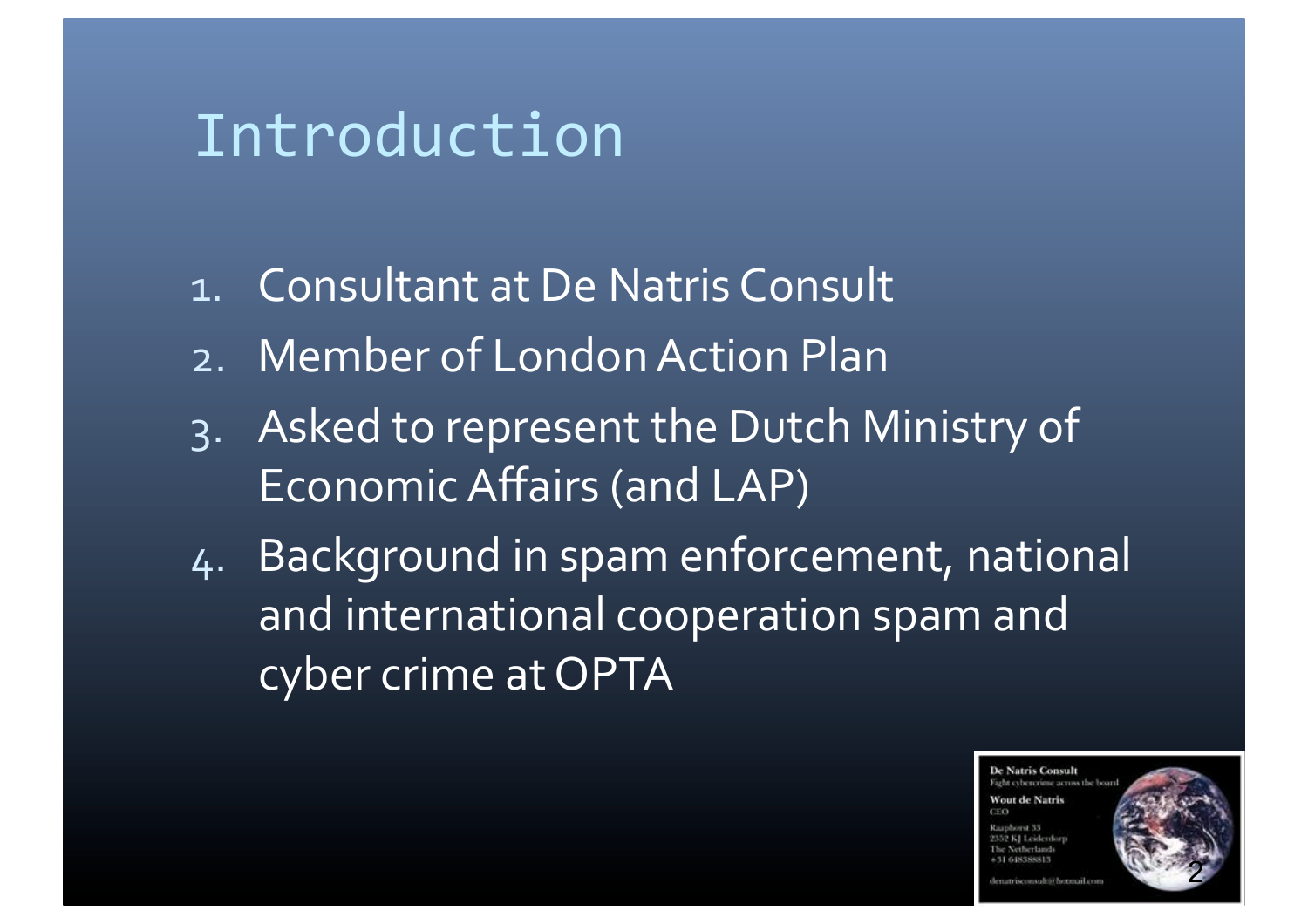### An overview

- 1. Dutch anti-spam law 2004
- 2. Approach by OPTA
- 3. Results
- 4. Lessons learned
- 5. Advanced Cyber Defence Centre (ACDC)

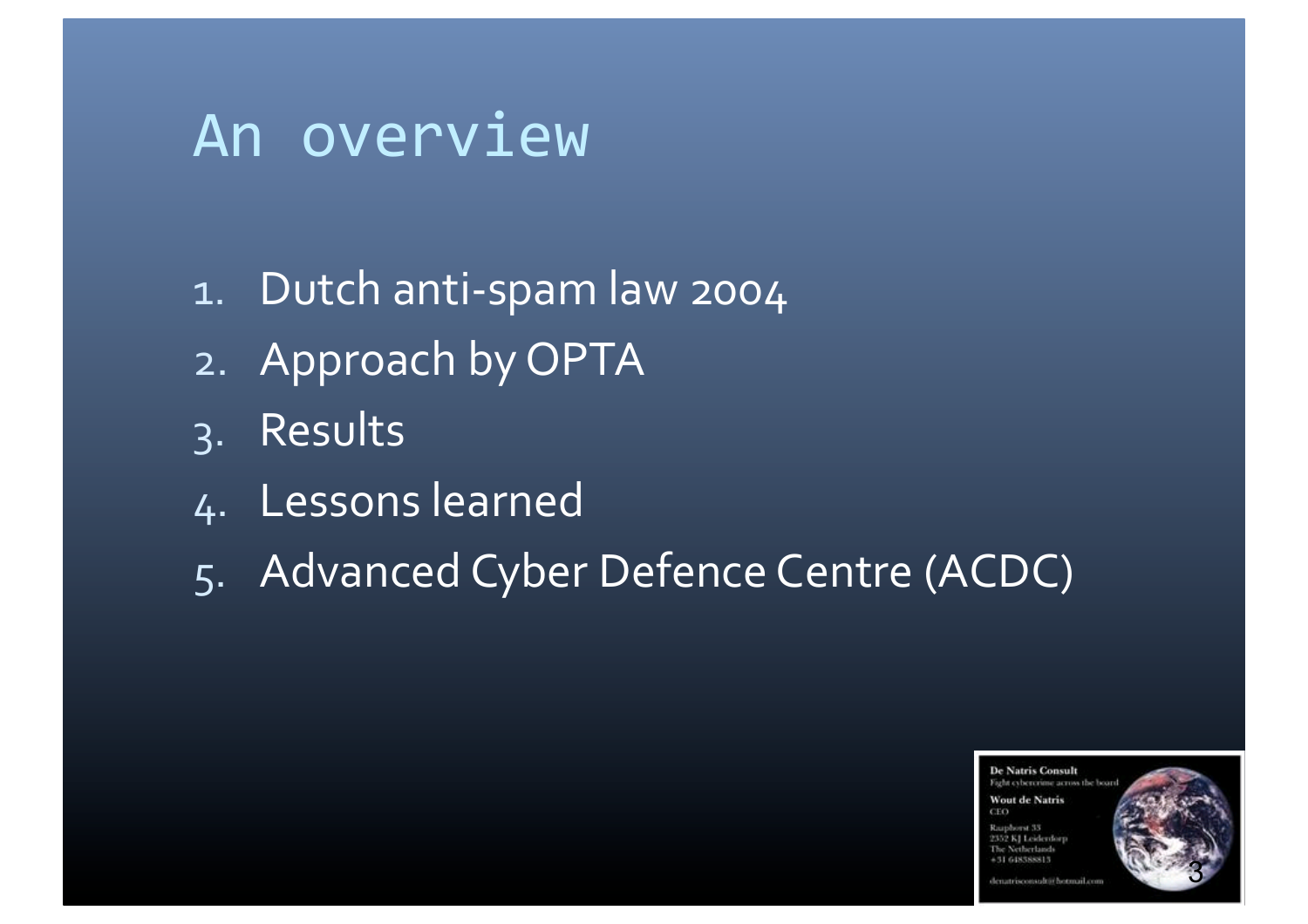# The law 2004, Art. 11.7,1 Telecommunications Act (Tw)

1. The use of automatic calling systems without human intervention, faxes and electronic messages for transmitting unrequested communication to subscribers for commercial, idealistic or charitable purposes will only be permitted if the sender can demonstrate that the subscriber concerned has given prior consent for this, notwithstanding that laid down in paragraph 2.

> **De Natris Consult** Fight cybercrime across the b **Wout de Natris**

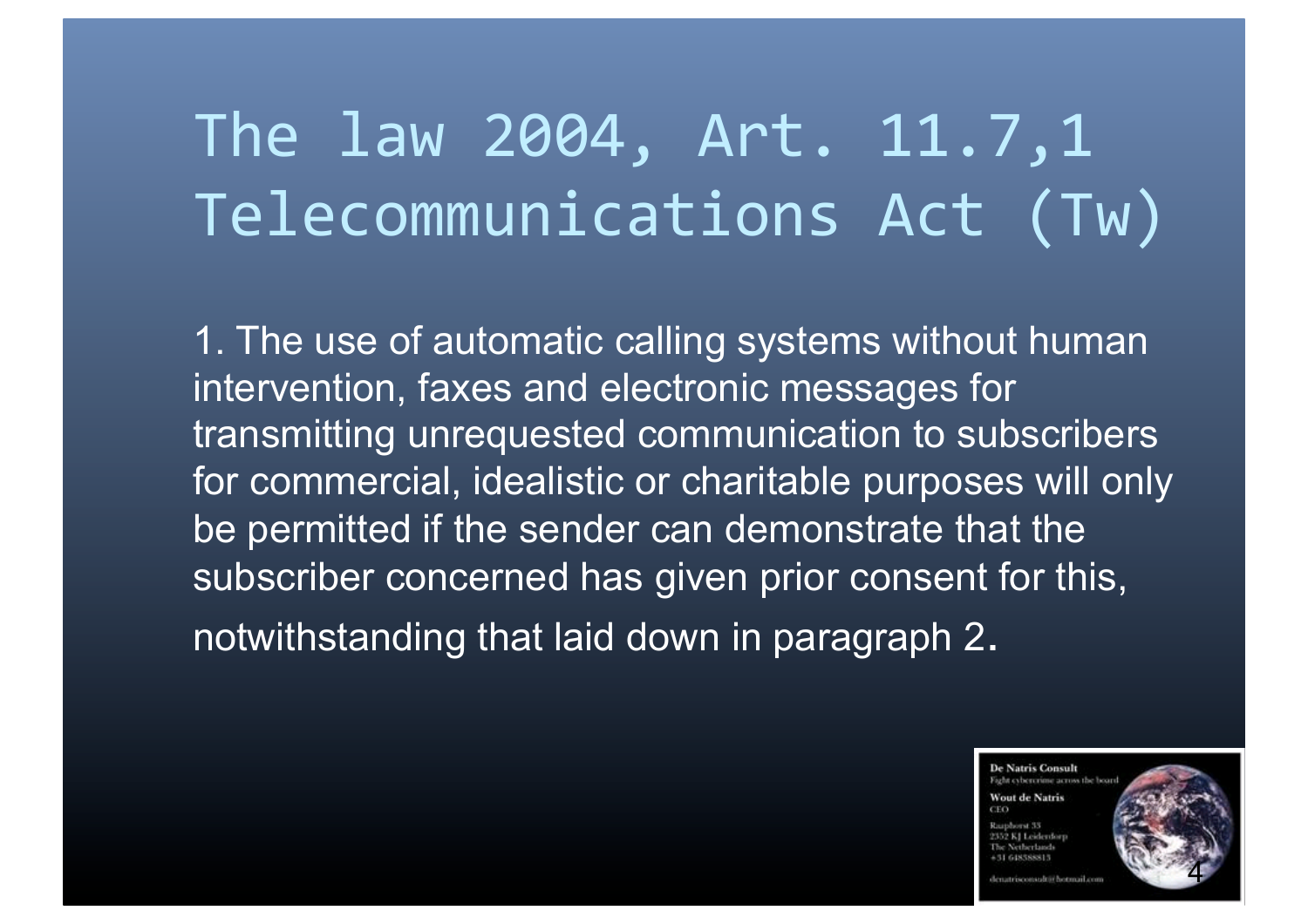### The law 2004, Art. 11.7,2

2. Any party who has received electronic contact information for electronic messages as part of the sales of his product or service may use this information for transmitting communication for commercial, idealistic or charitable purposes in relation to his own similar products or services, provided that with the obtaining of the contact data the customer is explicitly given the opportunity to submit an objection in a straightforward manner and free of charge against the use of his electronic contact information and, if the customer has not taken up this opportunity, he is offered the opportunity with each communication transmitted to submit an objection against the further use of his electronic contact information under the same conditions. Article 41, paragraph 2, of the Personal Data Protection Act is applicable mutatis mutandis.

> **De Natris Consult** Fight cybercrime across the b **Wout de Natris** 2352 KI Leiderdo +31 648388813



ina piccona christ Novembilt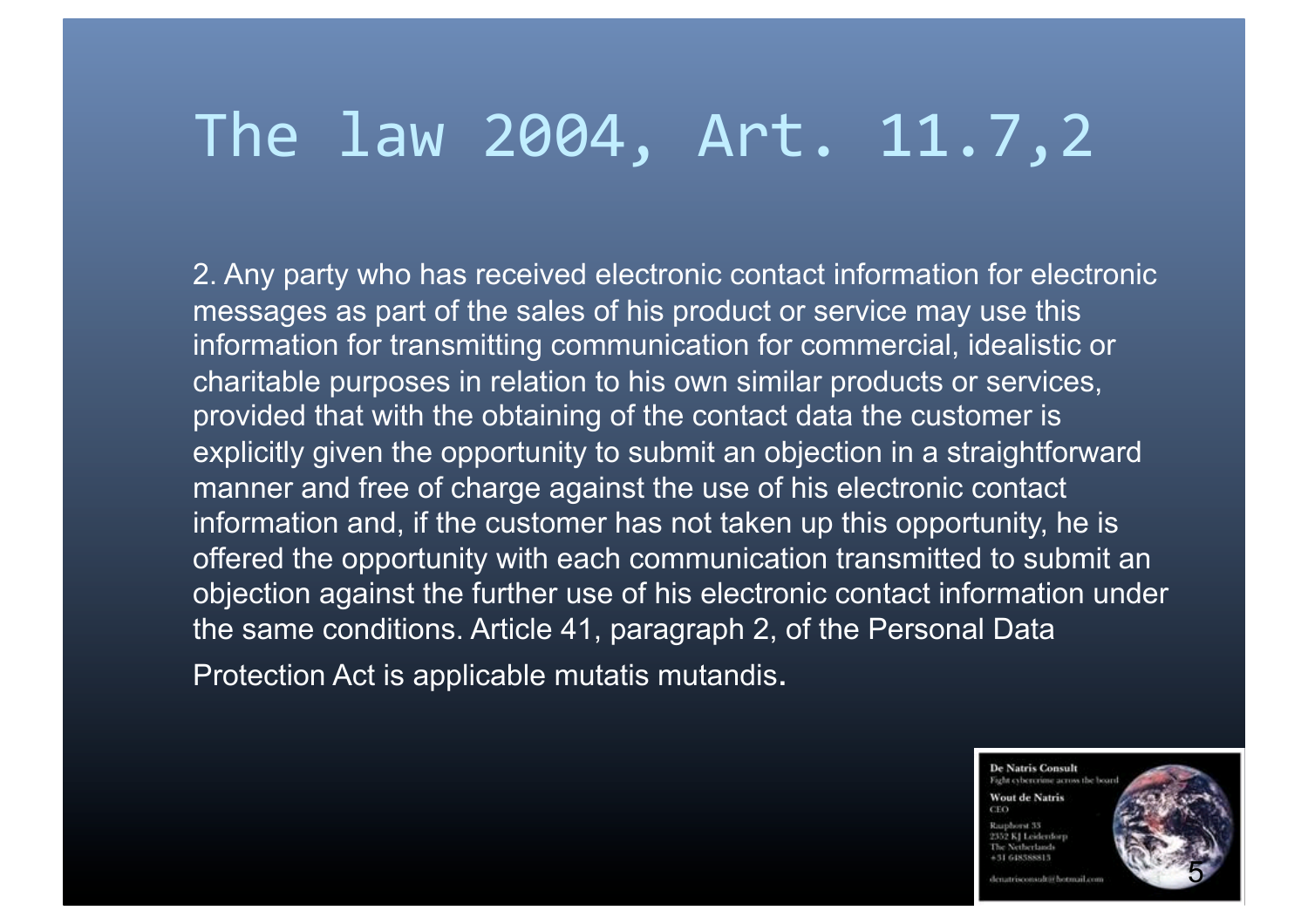### The law 2004, Art. 11.7,3

3. The following information should be stated at all times when using electronic messages for the purposes as referred to in paragraph 1:

a. the actual identity of the party on whose behalf the call is being made, and

 b. a valid postal address or number to which a recipient may direct a request to stop such communications.

> **De Natris Consult** Fight cybercrime across the b **Wout de Natris ST GENSSHOULS**

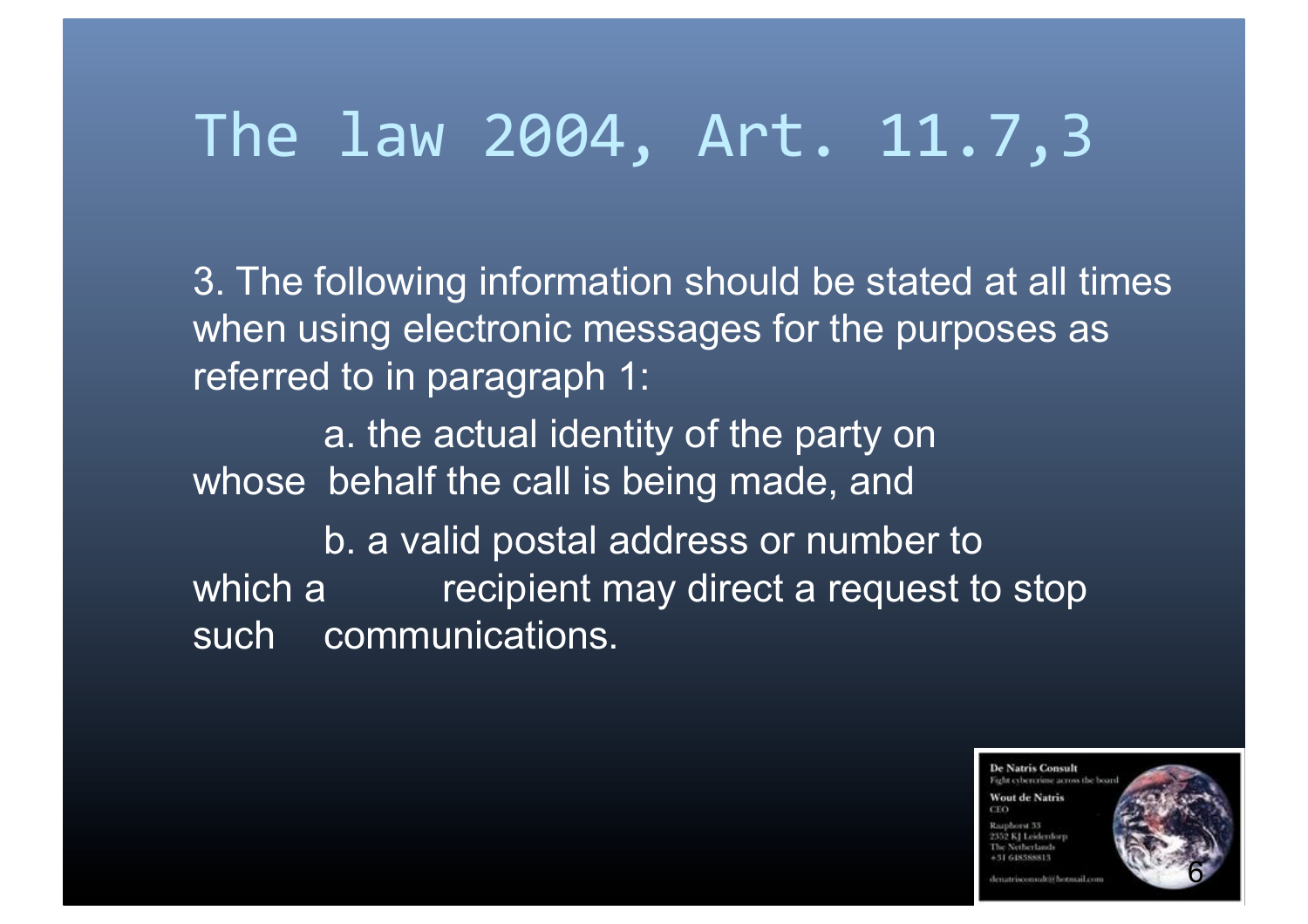### The law 2004, Art. 11.7,4

4. The use of means other than those referred to in paragraph 1 for transmitting unrequested communication for commercial, idealistic or charitable purposes to subscribers is permitted unless the subscriber concerned has stated that he does not wish to receive communications by such means and if the subscriber is offered the opportunity with each communication transmitted to submit an objection against the further use of his electronic contact information. In that case, the subscriber will not be charged for the facility that prevents such unrequested communications being made to him.

> **De Natris Consult** Fight cybercrime across the b

**Wout de Natris** 2352 KI Loidenb 4 TT GENTRICHTS



the company of the language of the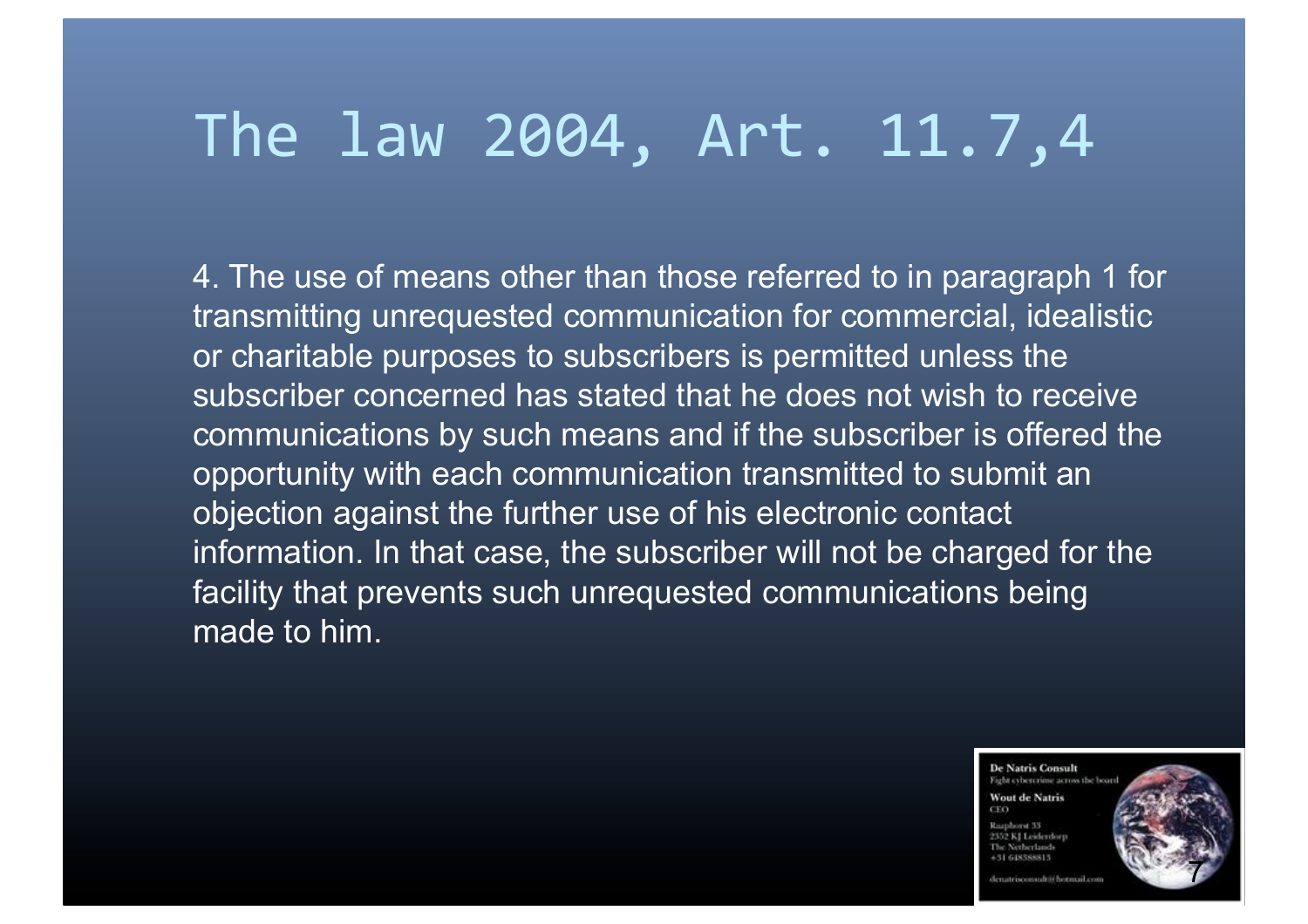### The law 2004, Art. 11.8

 The application of Article (…) 11.7 shall be limited to subscribers who are natural persons.

> **De Natris Consult** Fight cybercrime across the be **Wout de Natris** CEO Rasshawa 32 2352 KI Leidenbor The Netherlands



denatrisconsolti@hotmail.com

 $+31648388813$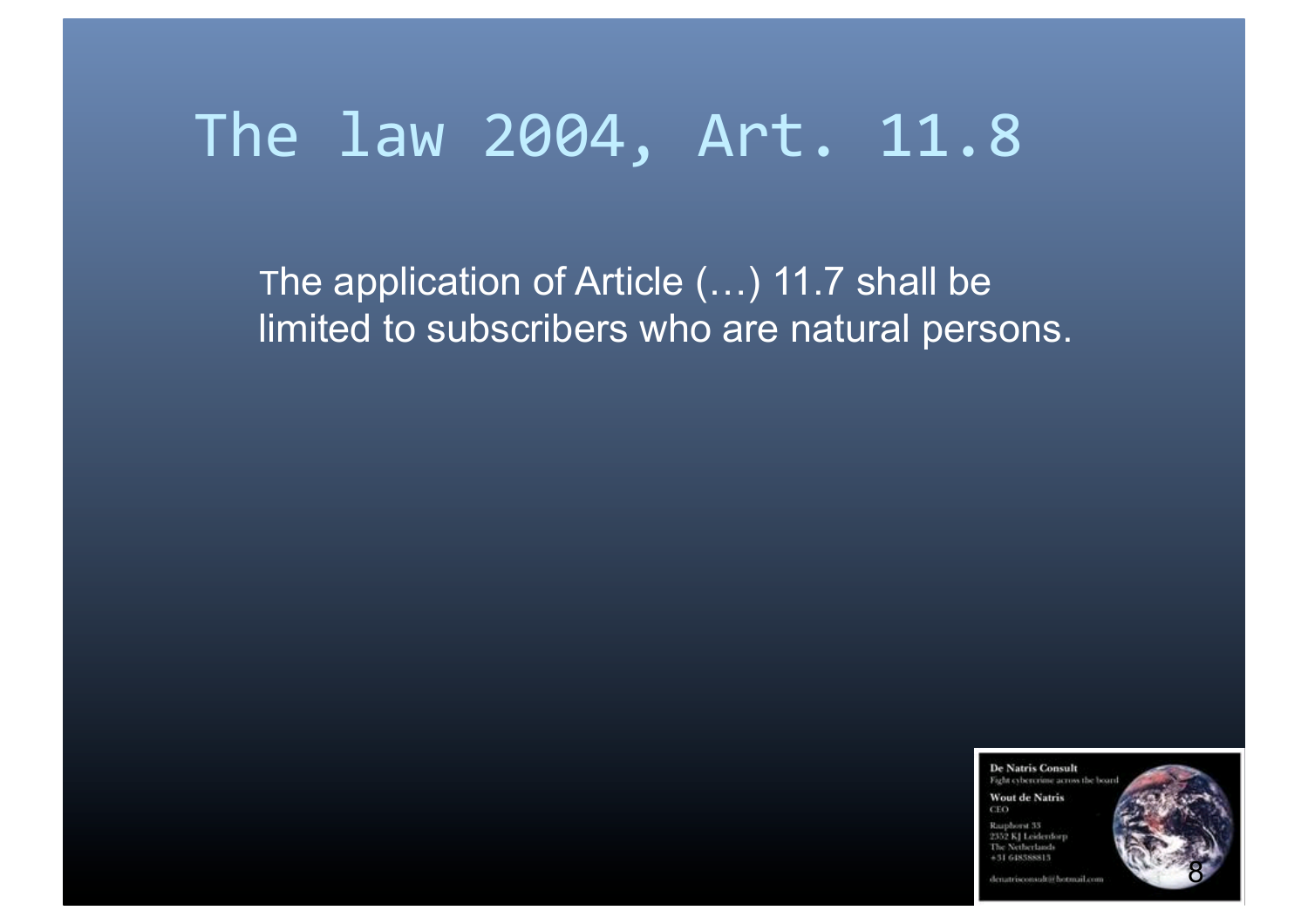### The law 2004

- $\triangleright$  Basically one article, 11.7 Tw on spam
- $\triangleright$  (One article on malware 4.1 BUDE (Decision Universal Service End users))
- ▶ Tw empowers OPTA (Independent Post and Telecommunications Authority), now ACM
- $\triangleright$  OPTA already has many enforcement powers and they all applied to spam!

**De Natris Consult** ight cybercrime across the b **Wout de Natris** 

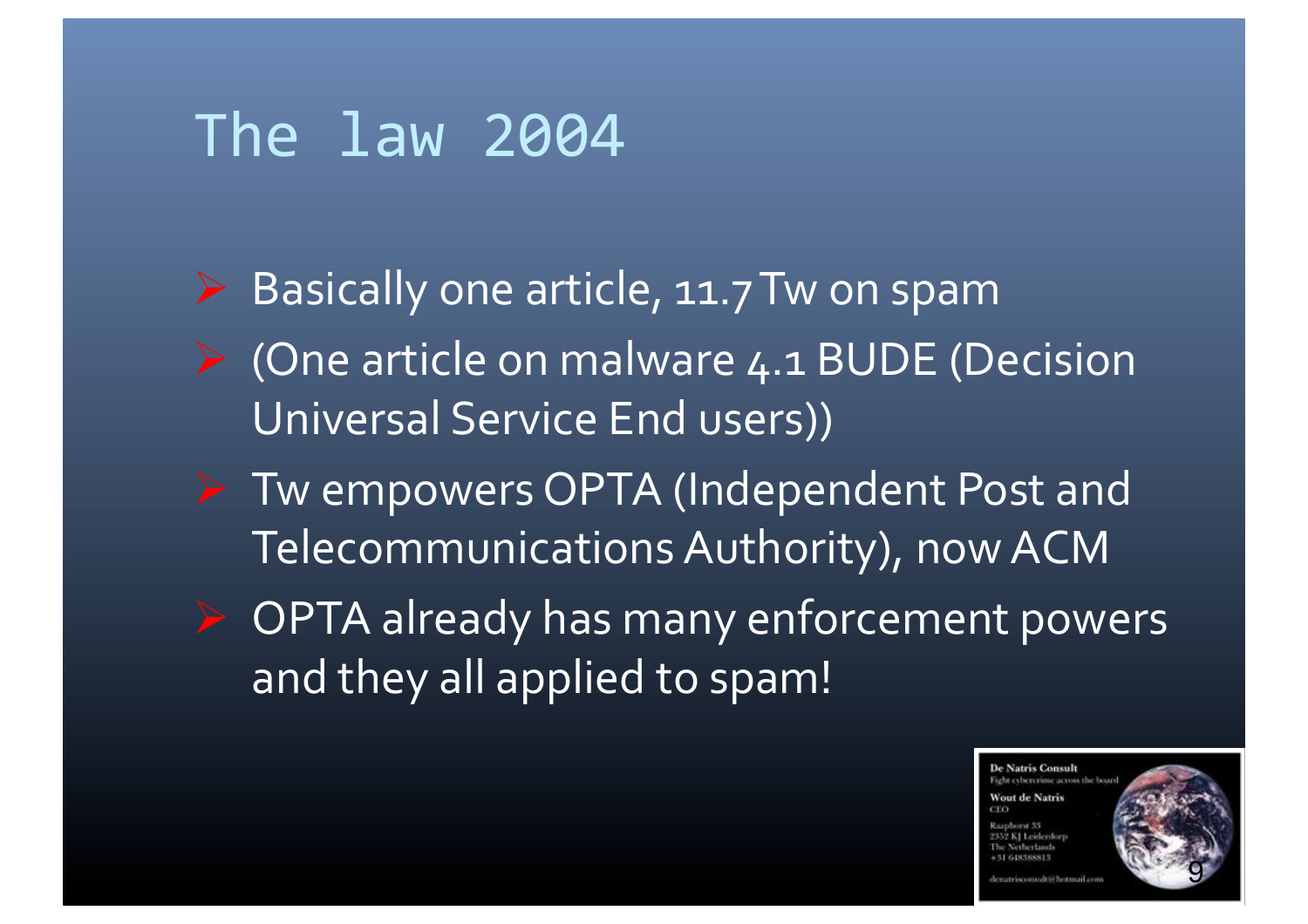- $\triangleright$  Automated calls, faxes and electronic messages
- $\triangleright$  Subscribers
- **▶ Without prior consent**
- $\triangleright$  Opt-in regime
- Commercial, idealistic and charitable
- Natural persons



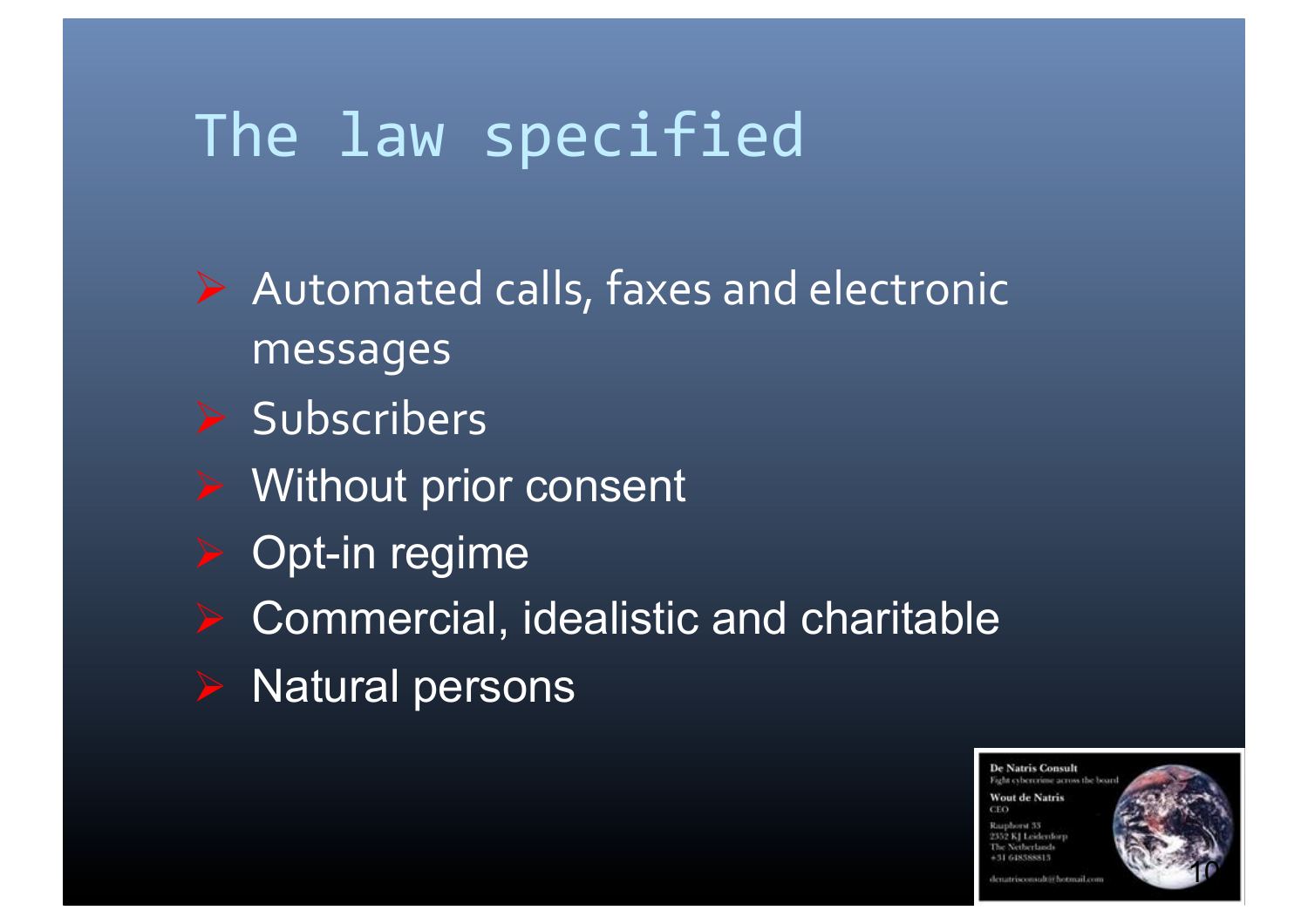# The law specified interlude

 $\triangleright$  There is no definition of spam in the law.  $\triangleright$  It's on unsolicited electronic communications  $\triangleright$  Whether by fax, computer, device or phone  $S$  So, much broader than "spam"

> **De Natris Consult** Fight exherenime across the h **Wout de Natris**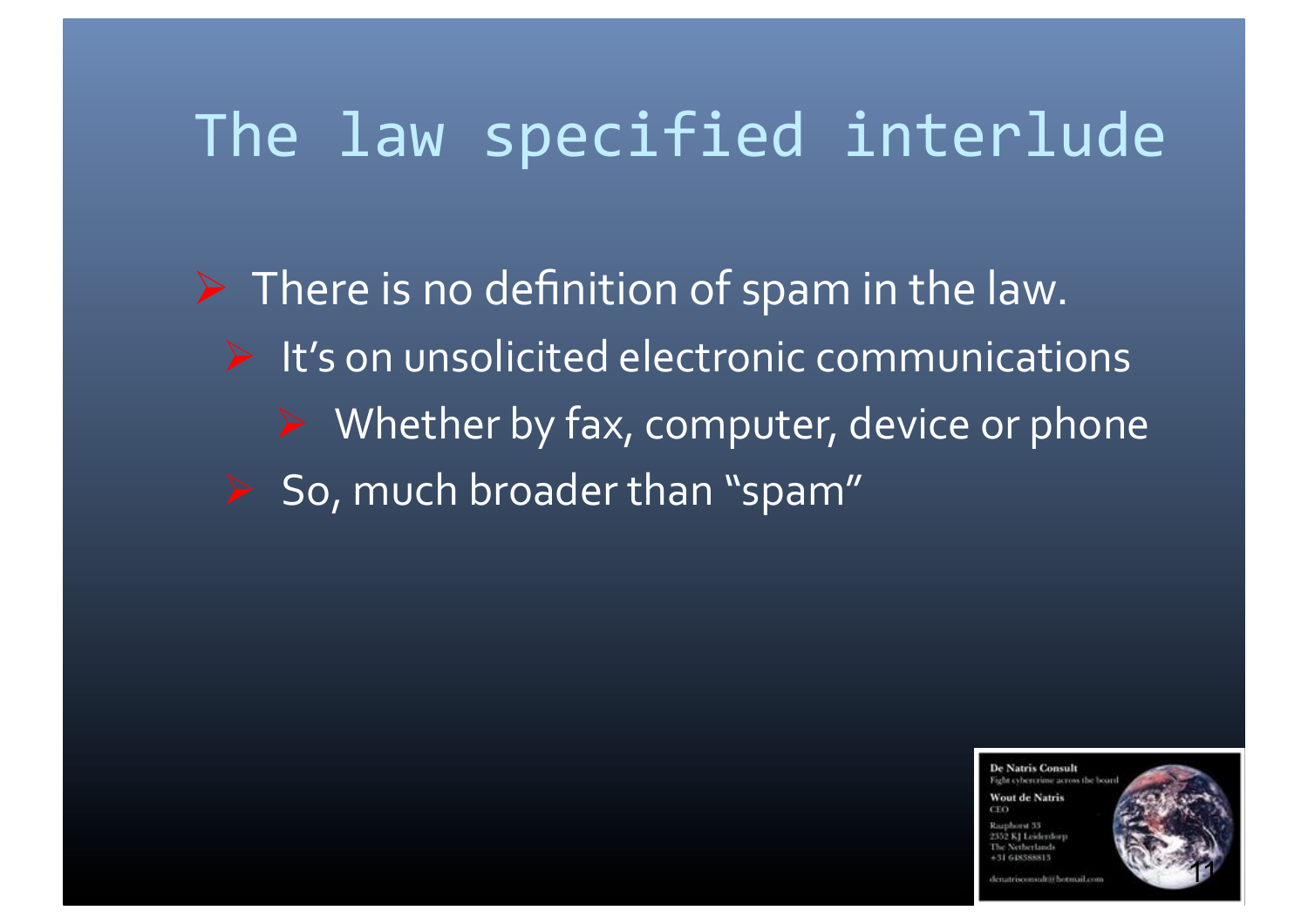### $\triangleright$  The exception:

- Existing customer "as part of a sale"
- Similar products
- His own products
- Explicitly asked for consent
- Easy and free to stop the mailing
- Opportunity to object with each mailing

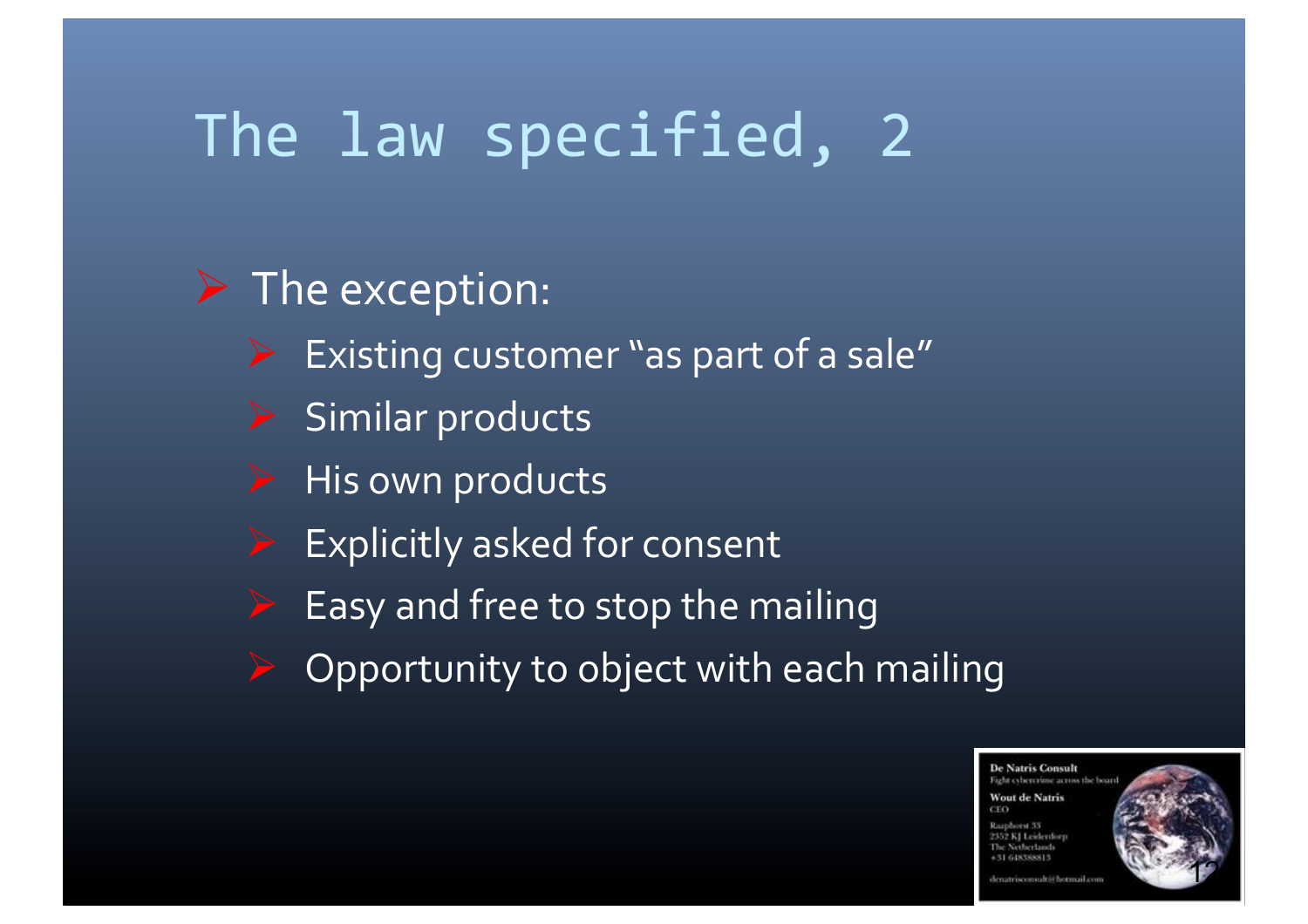$\triangleright$  An electronic message must contain:  $\triangleright$  A valid postal address or number to which a recipient may direct a request to stop such

communications%

 $\blacktriangleright$  I.e. it is forbidden to send anonymous messages and/or use spoofed headers

 $\triangleright$  Separate violation from just sending

**De Natris Consult** light exhererious across the h **Nout de Natris**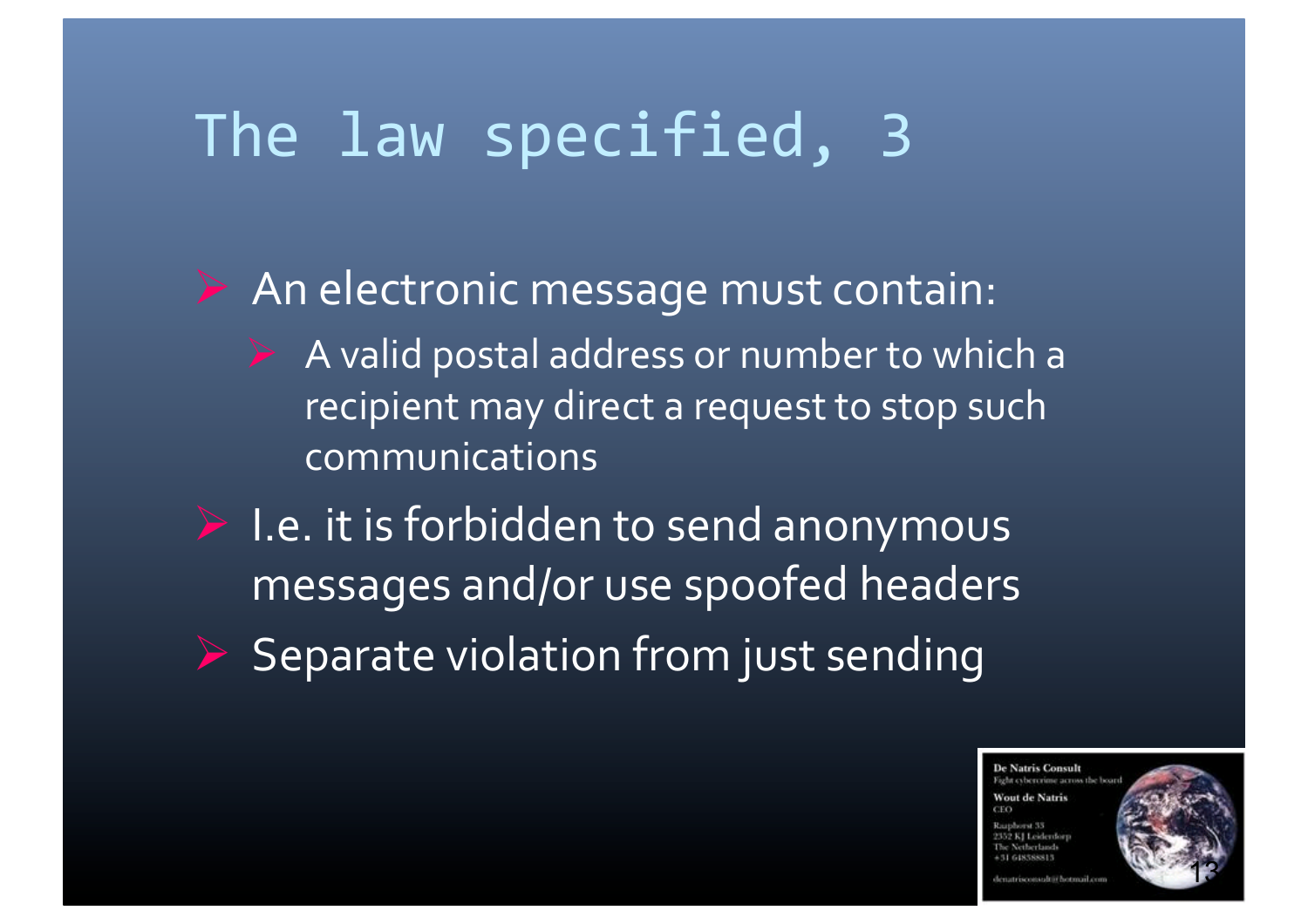# The law specified, 3: beyond 11.7 Tw

- All powers invested in OPTA as post and telecommunications regulator were in place for spam fighting
	- $\triangleright$  Administrative coercion to enforce the obligations
	- $\triangleright$  Allowed to prevent to provide services
	- $\triangleright$  (Periodic penalty) fines

**De Natris Consult** Fight cybercrime across the b **Wout de Natris** 

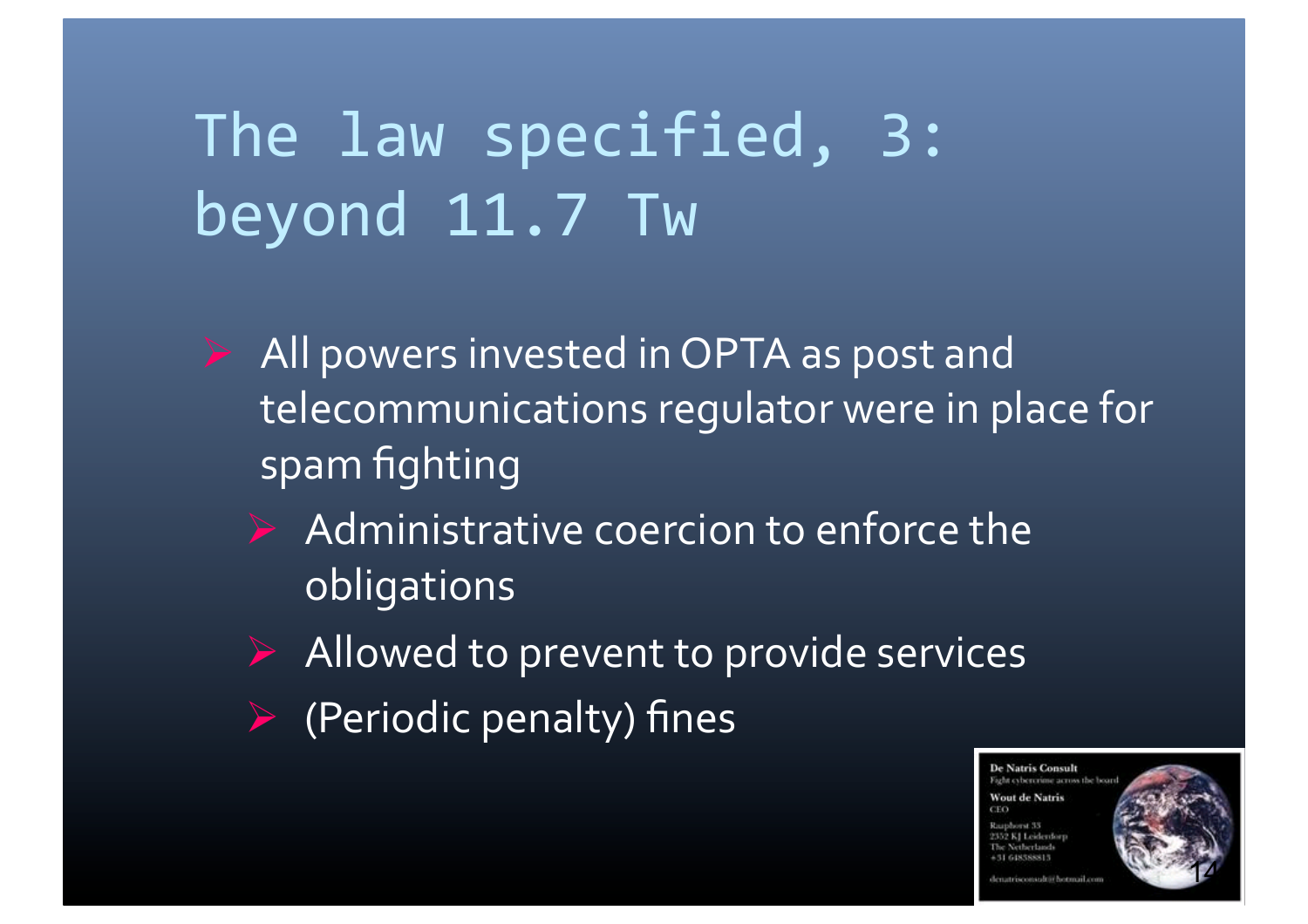- $\triangleright$  is authorised to seal off business premises and objects;
- $\triangleright$  Authorised to enter business premises; private homes *only* with consent
- $\triangleright$  Seize or copy information
- $\triangleright$  OPTA is authorised to demand information from anyone at any time  $(18.7)$
- General Administrative Act Law
- OPTA law: allowed to share data

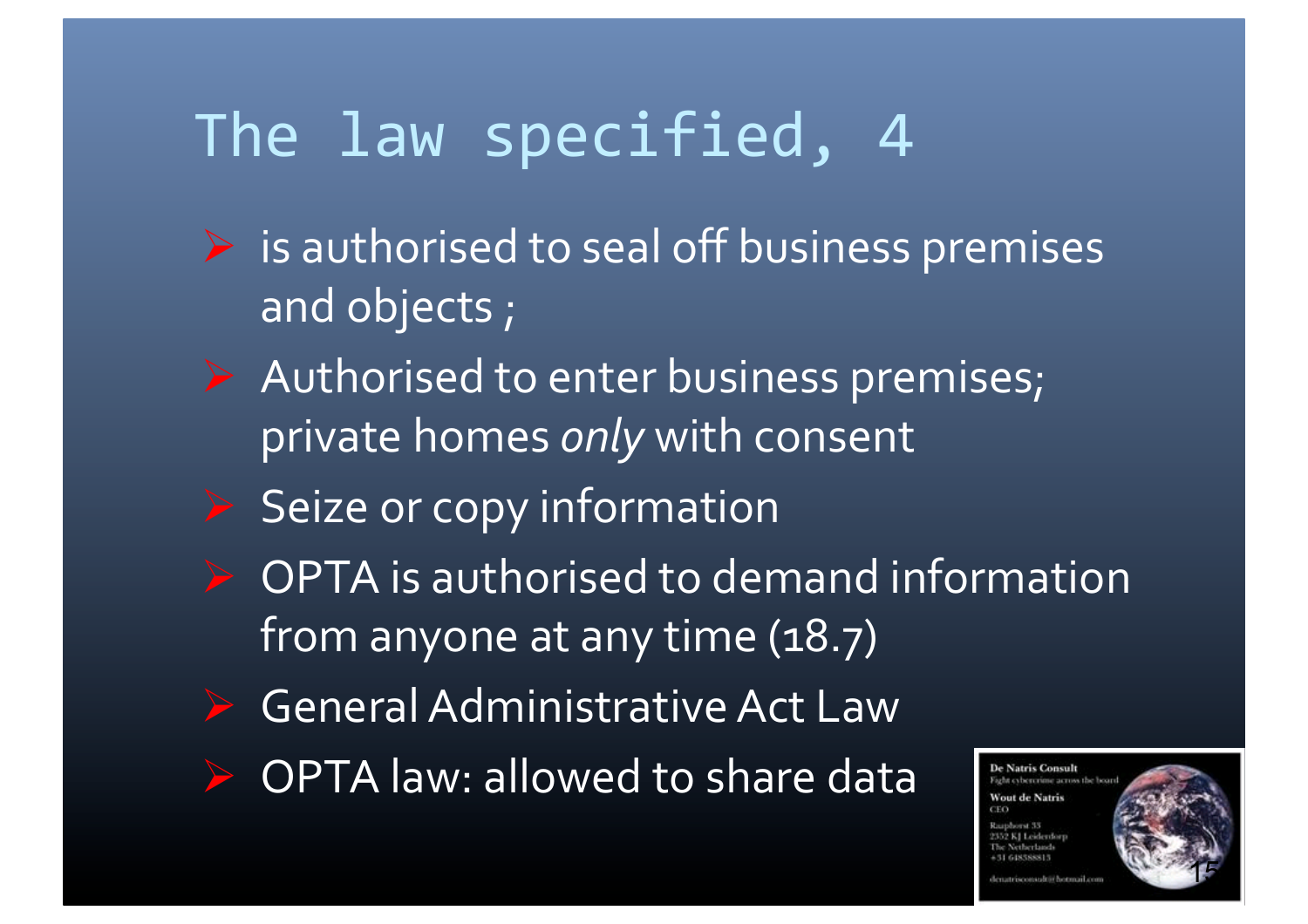$\triangleright$  Conclusions in general:  $\triangleright$  Concise  $\triangleright$  Effective Successful

> **De Natris Consult** Fight cybercrime across the boa **Wout de Natris** CEO Rasphorst 33 2352 KJ Leidenberg The Netherlands  $+31648388813$



denatrisconsultit hormail.com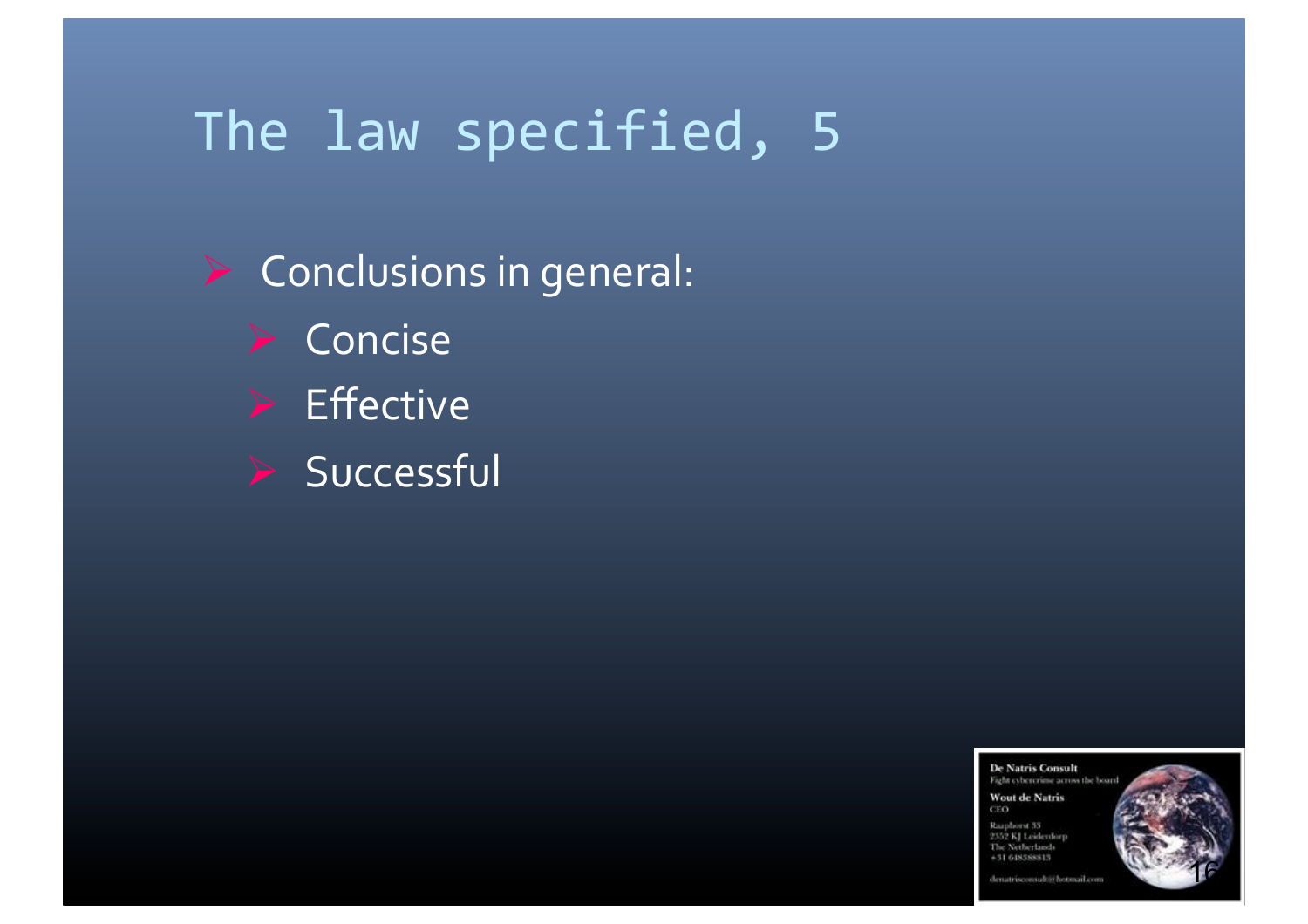#### Conclusions:

- One, comprehensive, article is enough to start
- Attribute one organisation
- Right to enquire information from every one
- Fine, stop, disrupt and seize where necessary
- **Right to visit**
- (International) cooperation

**De Natris Consult** ight cybercrime across the b **Wout de Natris** 

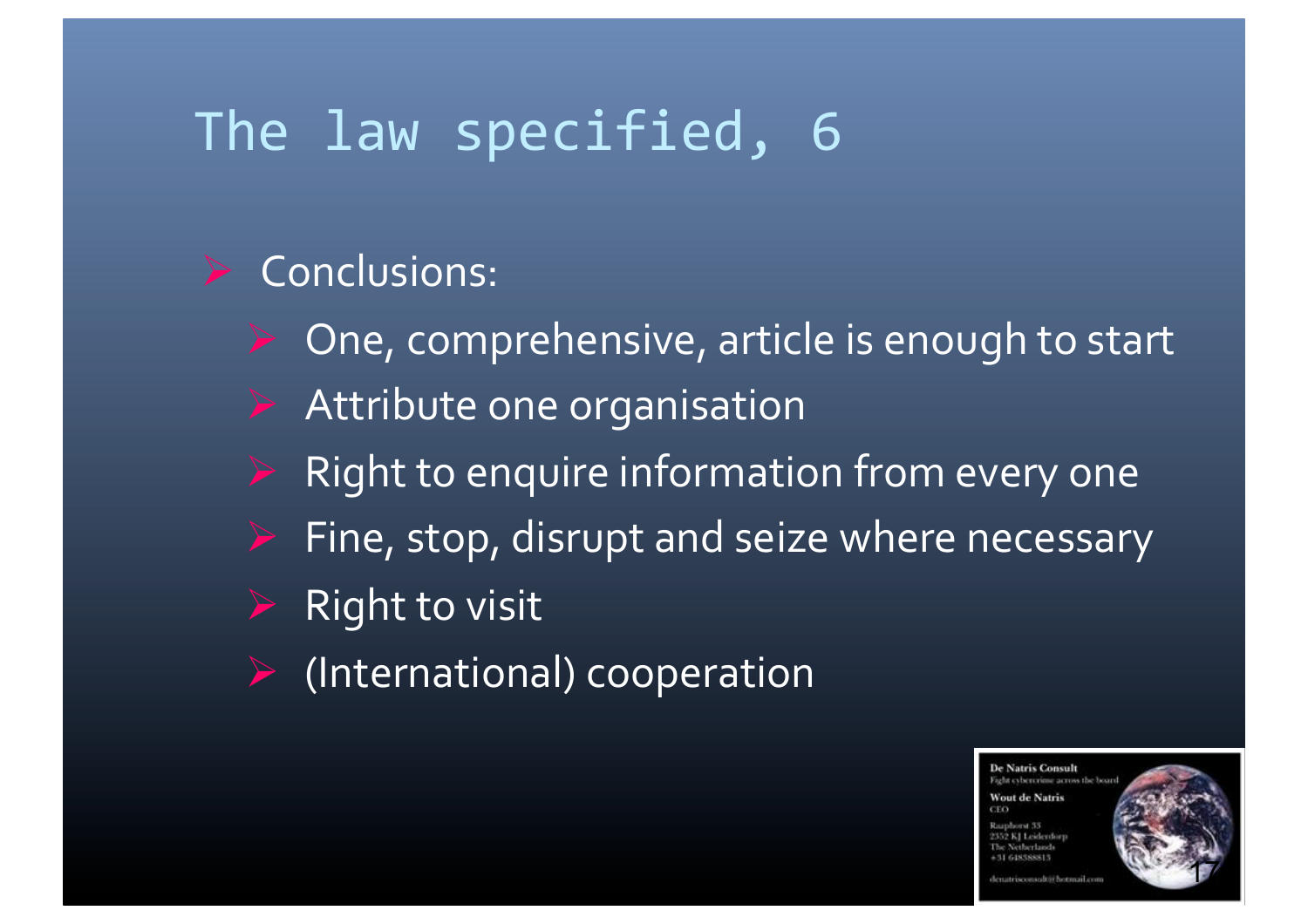### OPTA's approach

 $\triangleright$  Asked for a budget  $\triangleright$   $\in$  300.000, = for 2004  $\triangleright$  8 people for 50% of their time Complaint system opened on day 1 Two hired, temporary forensic experts First forensic gear bought Active in international cooperation  $\triangleright$  Active in national cooperation

**De Natris Consult** ight cybercrime across the b **Wout de Natris**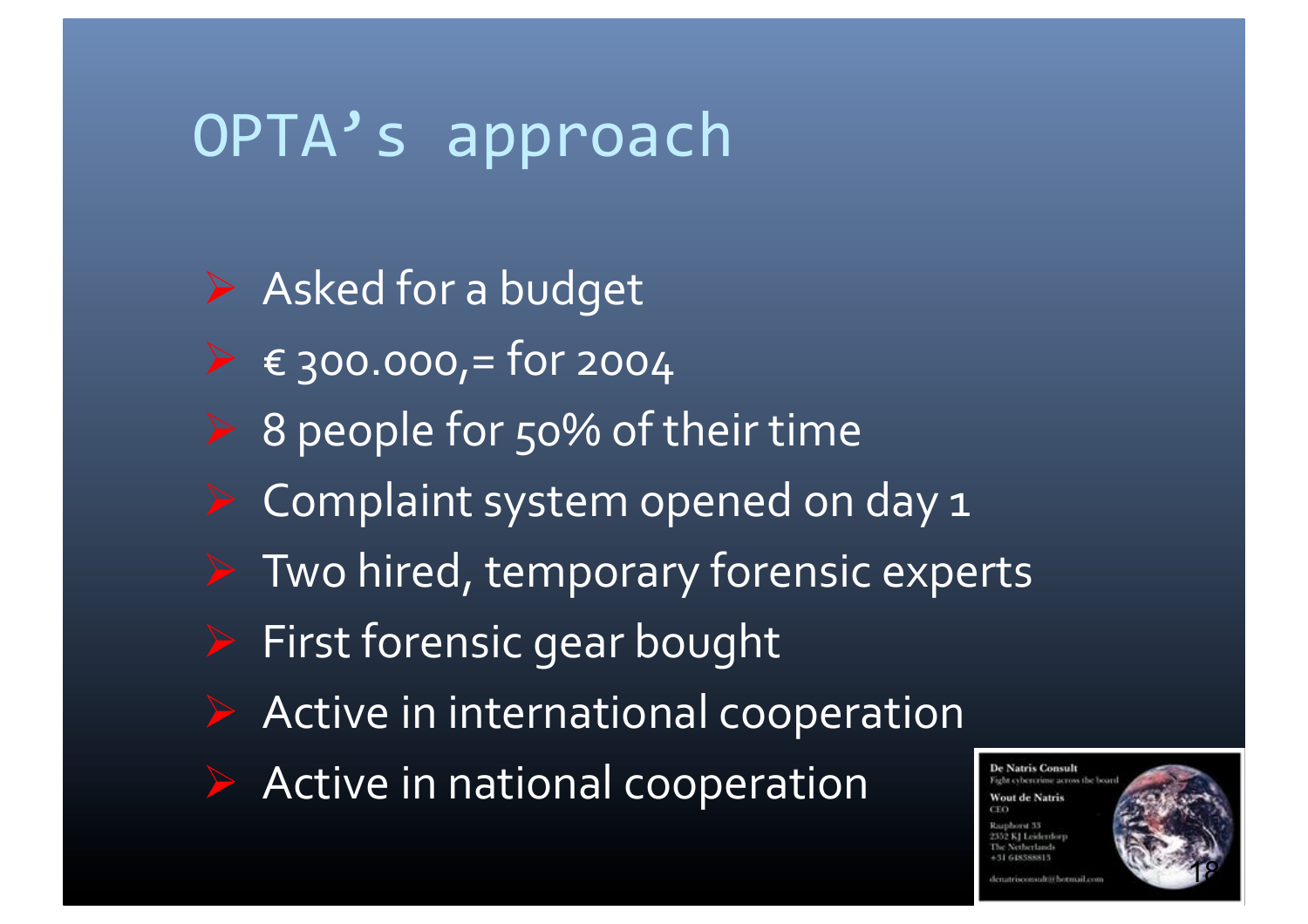### Results

- 85% of identifiable Dutch language spam was gone in 6 months
- $\triangleright$  First fines given after 6 months
- Fraud cases involving Premium Rate Service Numbers dissappeared within first year

#### However:

- $\triangleright$  It did nothing for international spammers
	- $\triangleright$  ISP filters tackle these
	- Country cooperation should too

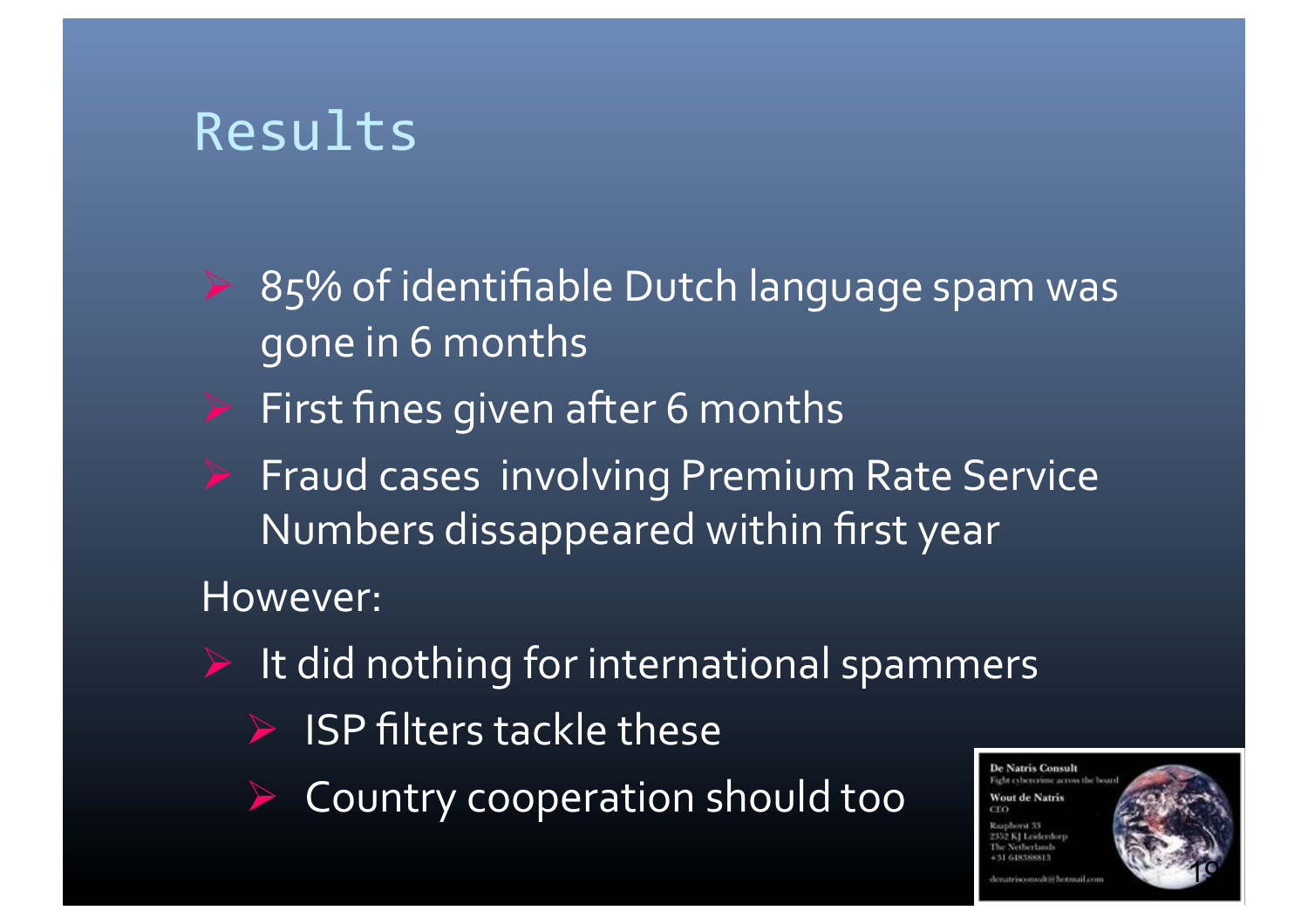### Case examples

- $\triangleright$  Straight commercial e-mails
- Fraud in combination with newspaper print
- SMS spam in combination with PRS numbers
- War drive
- Lottery scam/autodialers
- Fax-to-e-mail spam
- Cross border cases
- Malware spreading
- Hosting of spammers

**De Natris Consult** asht exhercrime across the I **Wout de Natris**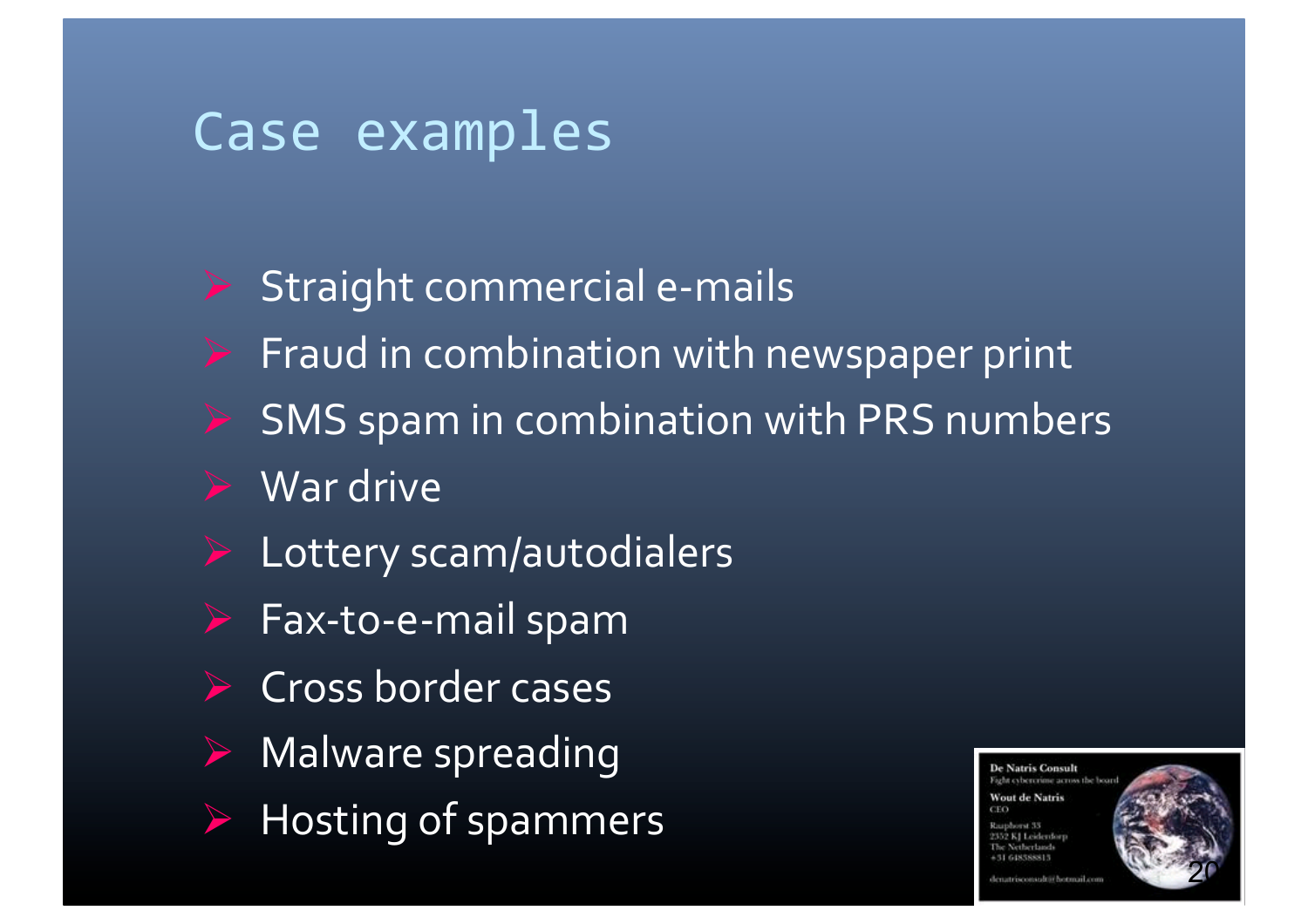## 2013, lessons learned

 $\triangleright$  Costumer/subscriber is not enough  $\blacktriangleright$  Include legal persons  $S$  ix months for two cases was not enough time  $\triangleright$  Cases involve fraud and crimes, up to serious organised crime  $\triangleright$  Tw was unclear on attribution

> **De Natris Consult** light exhererious across the li-**Nout de Natris**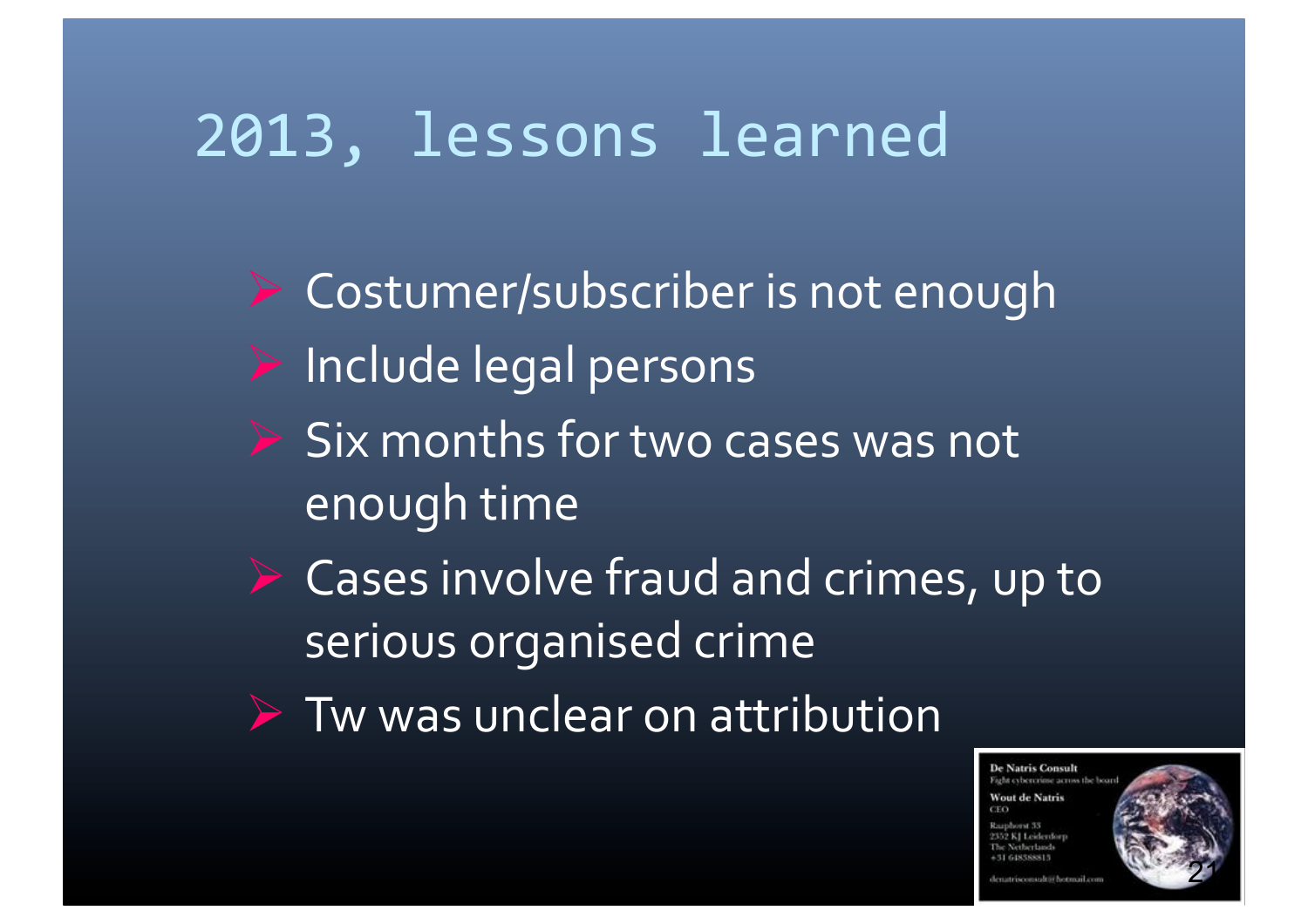## 2013, lessons learned, 2

 $\triangleright$  Territoriality is a major problem  $\triangleright$  Three major cases rejected in court  $\triangleright$  Should ACM be able to deal with the content of messages?  $\blacktriangleright$  Internet fraud and police do not match  $\triangleright$  Spam law no longer effective for NL?

> **De Natris Consult** light exhererious across the li-**Nout de Natris**

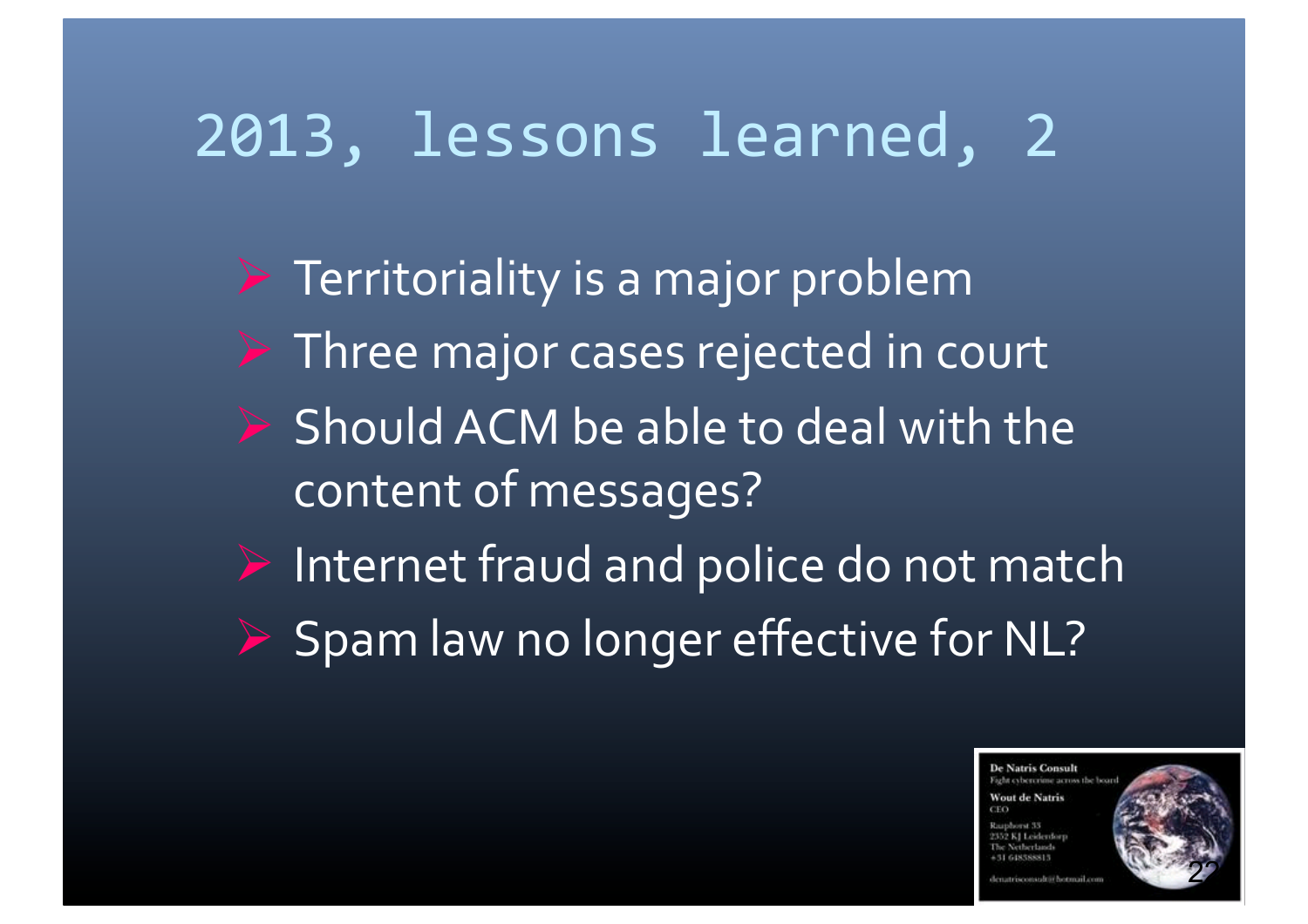### 2013, lessons learned, 3

 $\triangleright$  But,  $\triangleright$  First successes remain  $\triangleright$  Dutch spam was halted  $\triangleright$  Many frauds were stopped

> **De Natris Consult** Fight cybercrime across the be **Wout de Natris**  $CFO$ 9359 KI Lolderdo +31 648388813



matrisconsultiif hormail as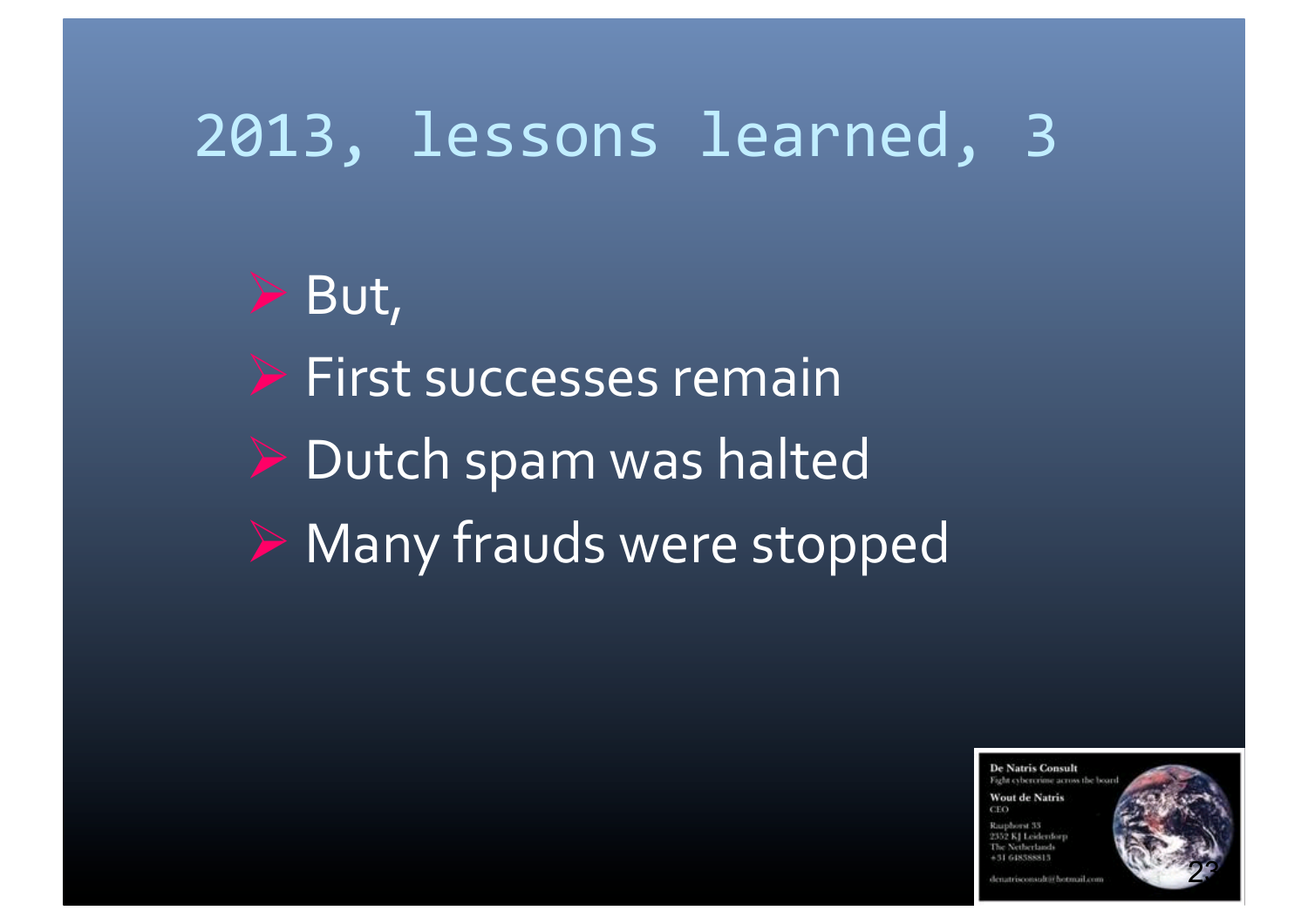### 2013 My advice to you

 $\triangleright$  Start simple and concise  $\triangleright$  Aim at making a difference  $\triangleright$  Work from there  $\triangleright$  Celebrate early successes and build on them

> **De Natris Consult** Fight cybercrime across the be **Wout de Natris ST GENSSHOULS**

24

Announced Village and Lands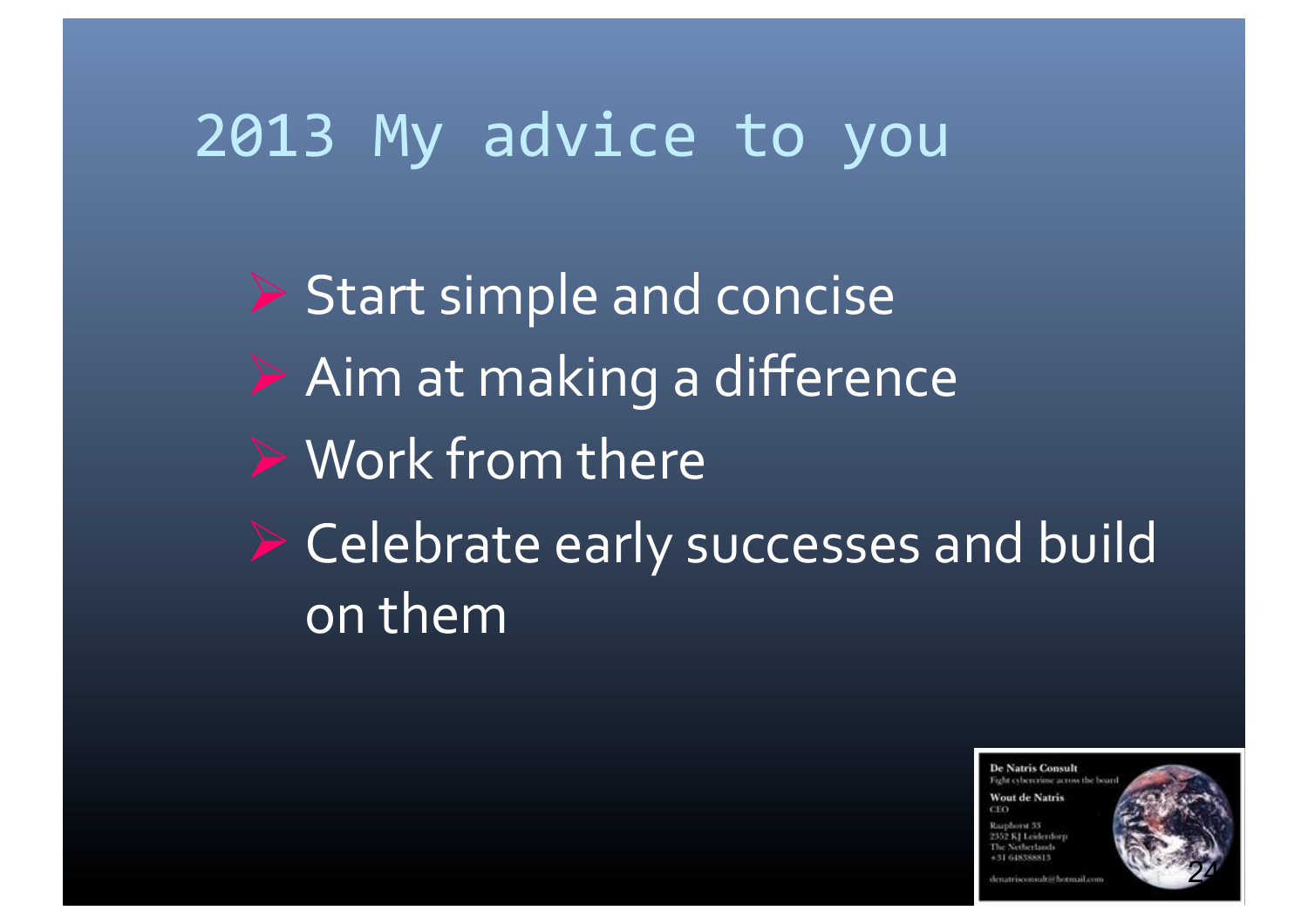# 2013 My advice to you, 2

 $\triangleright$  On a model law

- $\triangleright$  Define what you think spam is
- $\triangleright$  Define a "spammer"  $\rightarrow$  attribution
- $\triangleright$  Protect companies as well
- $\triangleright$  Give all reasonable enforcement and inquiry powers needed
- $\triangleright$  Allow cooperation/data exchange

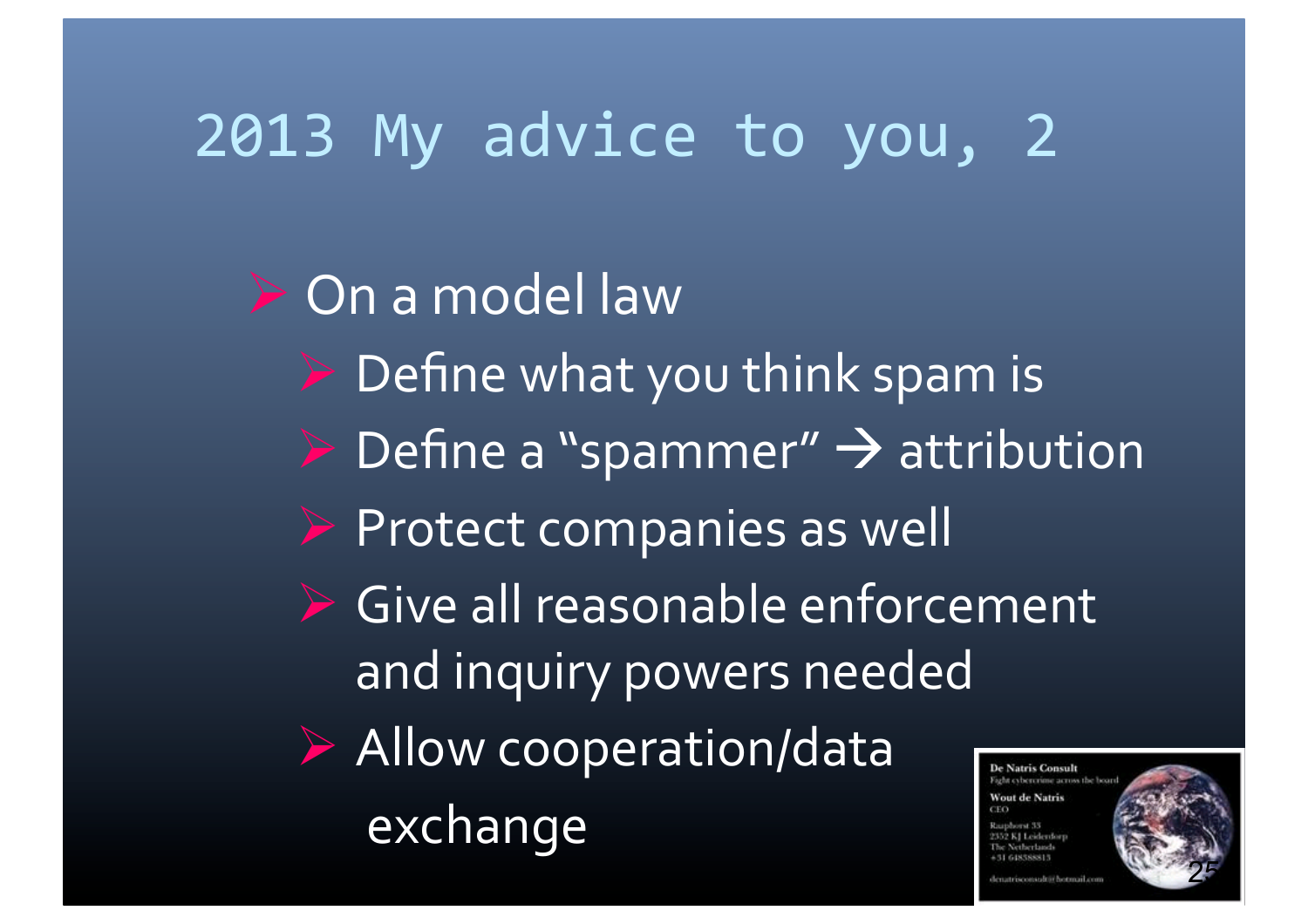### ACDC%

 $\blacktriangleright$  Advanced Cyber Defence Centre  $\triangleright$  EU co-funded botnet mitigation program% Open to all How could your country profit? www.botfree.eu

> **De Natris Consult** Fight cybercrime across the be **Wout de Natris** CEO 2352 KI Leiderdor The Netherland +31 648388813



lenatrisconsultiti hermail.com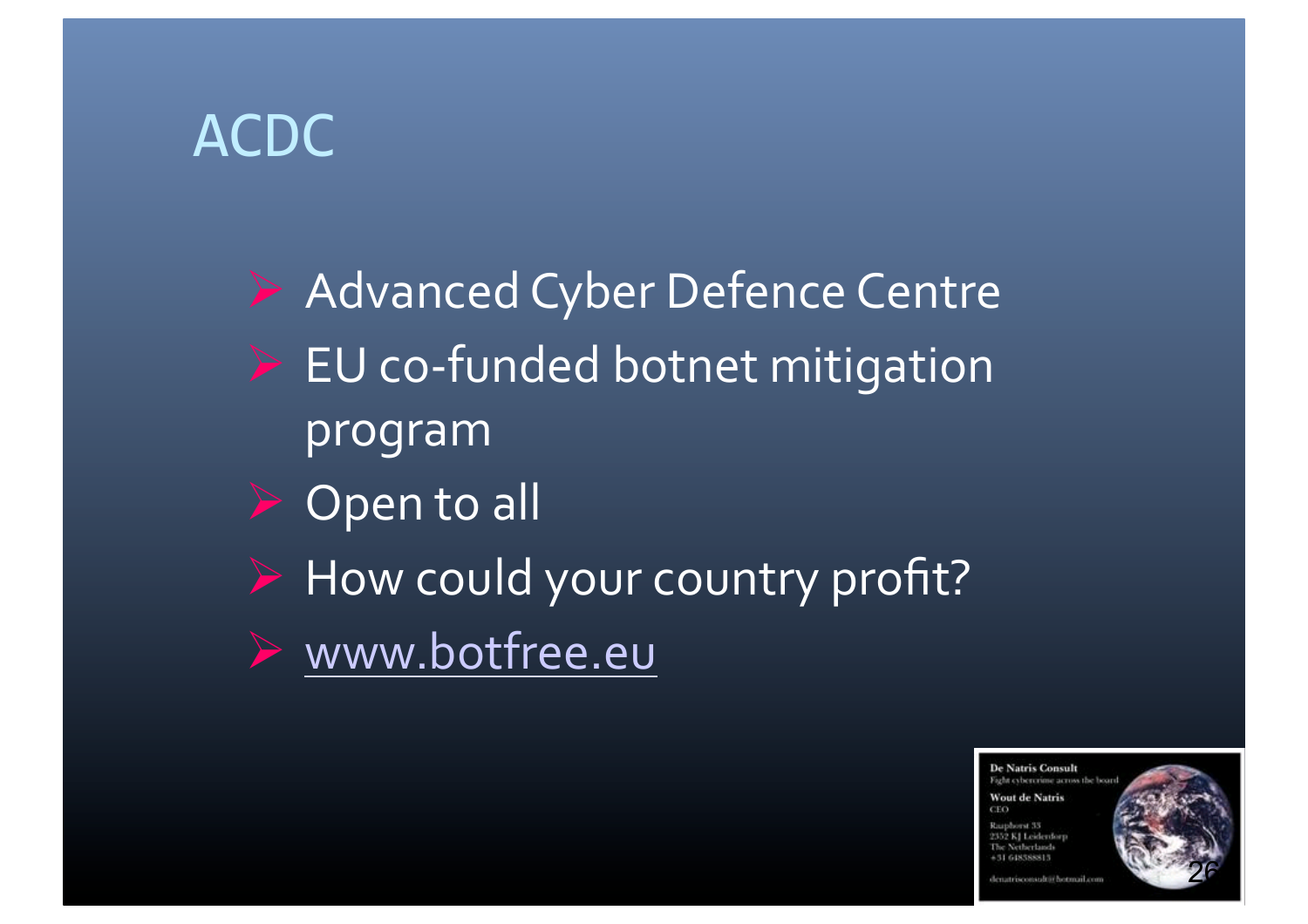### Conclusion%

 $\triangleright$  Spam law works

- $\triangleright$  Law and enforcement tools need to be in balance
- $\triangleright$  Effective enforcement does not come at highest cost
- $\triangleright$  Find out about cooperation and training
- $\triangleright$  Be ambitious

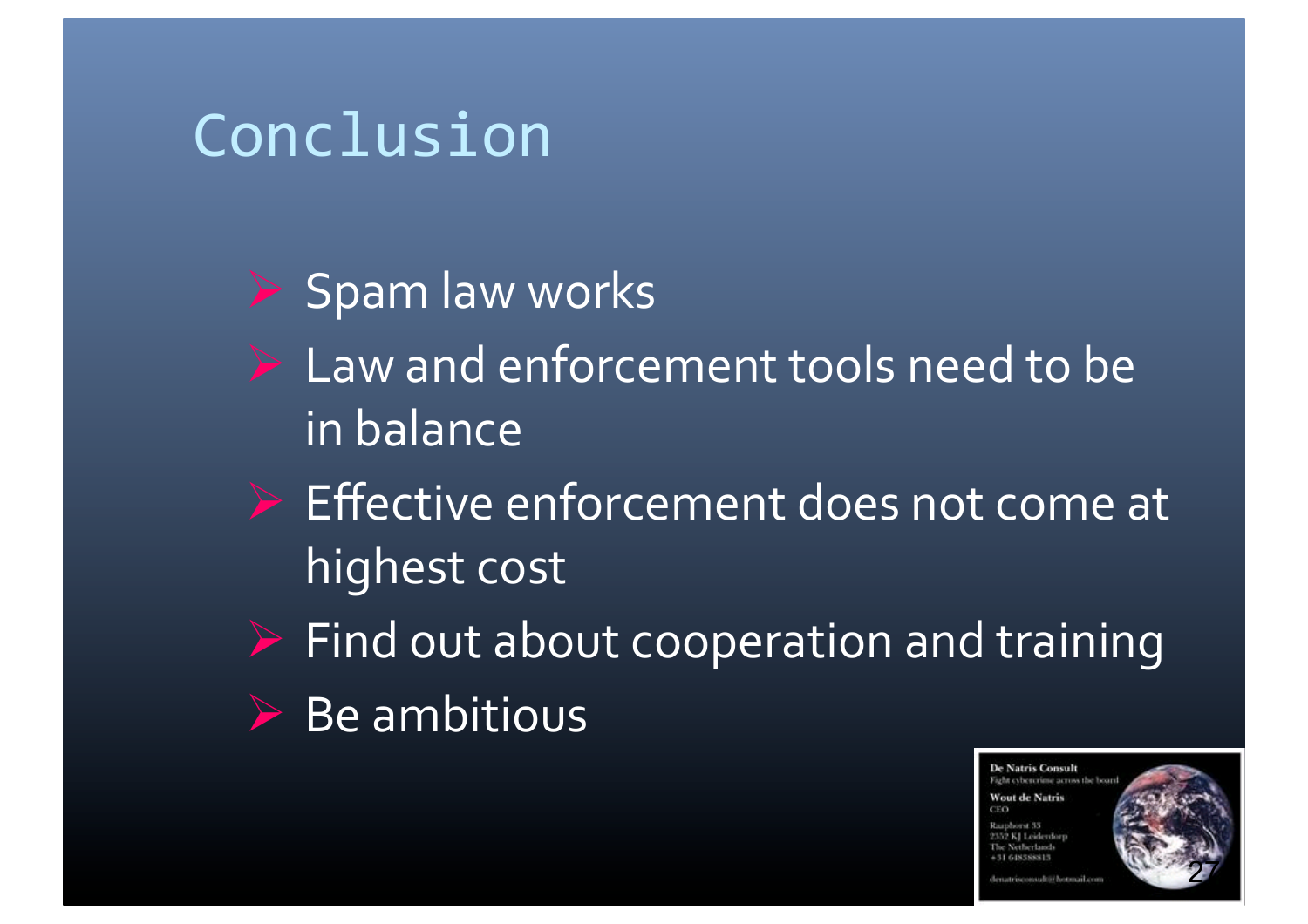### Art.%4.1%BUDE%

Section 4.1 of the Decision universal service and endusersinterests (Bude) i.e. implementation of art.  $5$ , section 3 of Directive 2002/58/EC (Directive on privacy and electronic communications) Section 4.1 Bude prohibits storage of communications without prior consent: OPTA authorized **De Natris Consult** 

ight cybercrime across the b **Nout de Natris** 

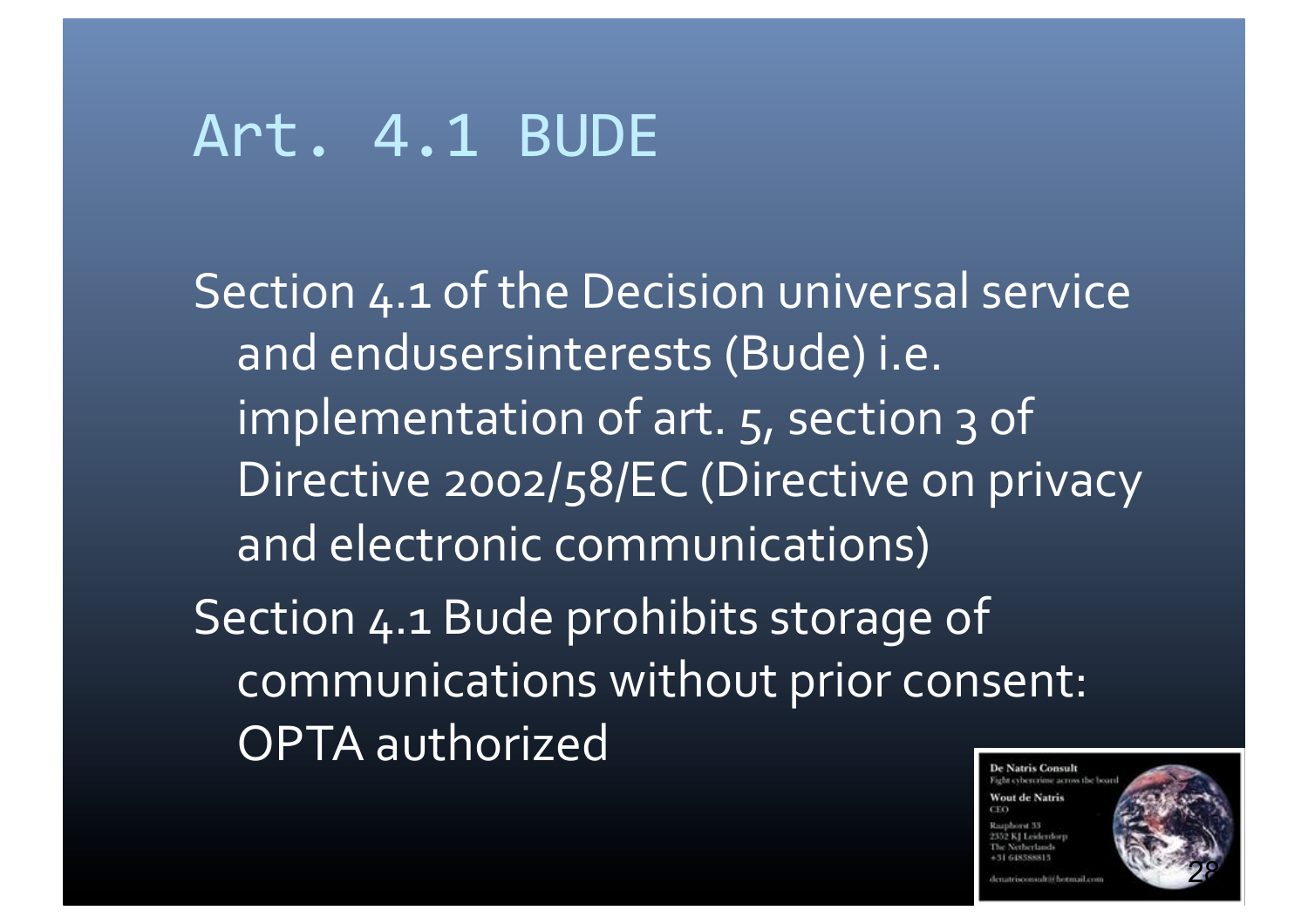### De Natris Consult

- $\triangleright$  National and international cooperation
- Reach out officer for ACDC botnet program
- $\blacktriangleright$  Internet governance
- Blogger
- Today represents the Dutch government
- Ex enforcement officer spam at OPTA (ACM)

**De Natris Consult** light cybercrime across the b **Nout de Natris** 29